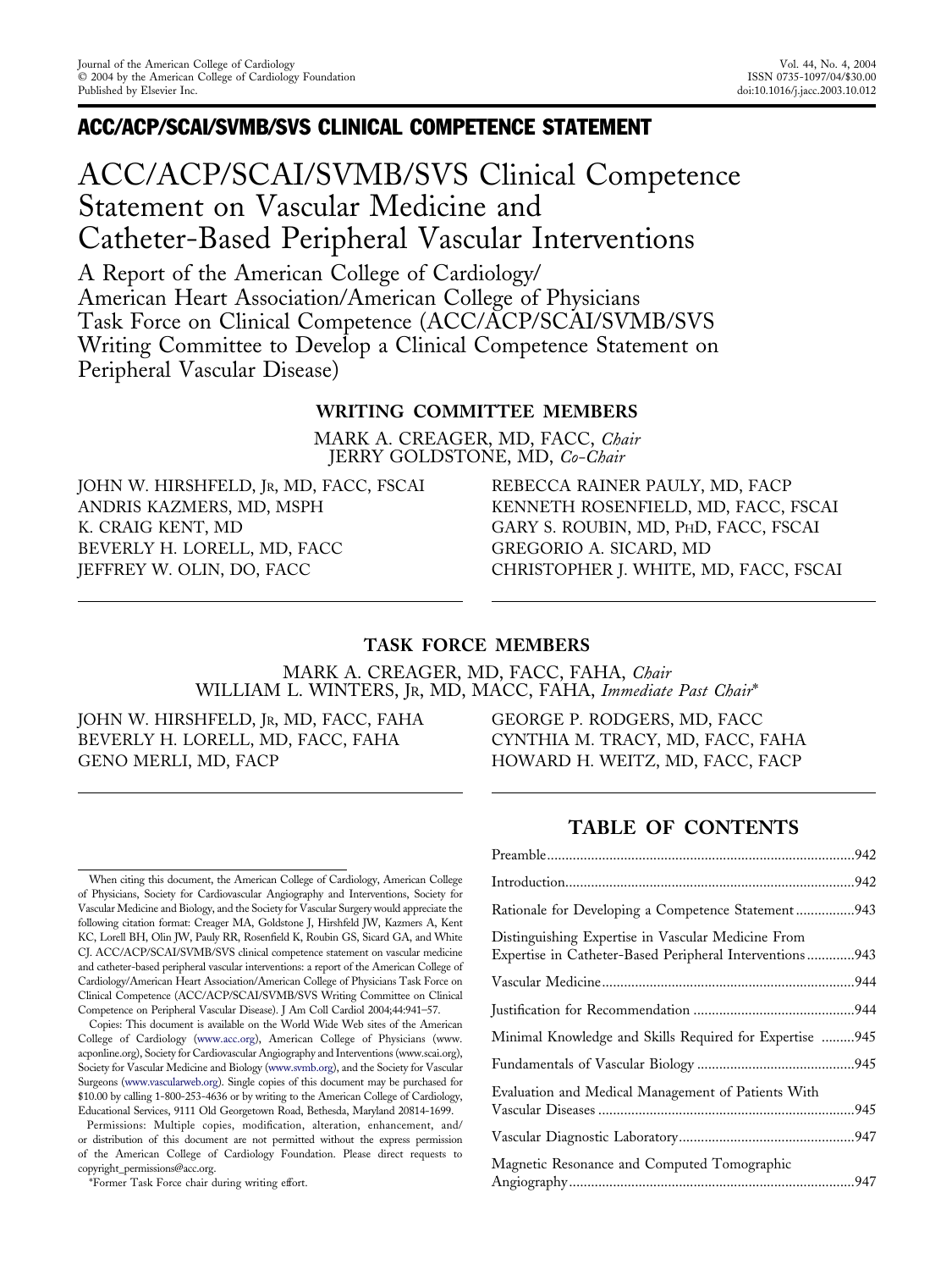### **942 Creager** *et al.* **Creager** *et al.* **Creager** *et al.* **<b>Creager** *et al.* **Creager** *et al.* **Creager** *et al.* **Creager** *et al.* **Creager** *et al.* **Creager** *et al.* **Creager** *et al.* **Creager** *et al.* **Creager** ACC/ACP/SCAI/SVMB/SVS Clinical Competence Statement August 18, 2004:941-57

| Preoperative Evaluation and Perioperative Care of        |
|----------------------------------------------------------|
|                                                          |
|                                                          |
|                                                          |
| Catheter-Based Peripheral Vascular Interventions949      |
|                                                          |
| Minimal Knowledge and Skills Required for Expertise949   |
| Overview of Peripheral Vascular Procedures950            |
|                                                          |
| Minimal Skills for Intervention in Specific              |
|                                                          |
| Training Requirements for Cardiovascular Physicians953   |
| Training Requirements for Interventional Radiologists953 |
| Training Requirements for Vascular Surgeons954           |
|                                                          |
| Alternative Routes to Achieve Competence955              |
|                                                          |
|                                                          |

# PREAMBLE

The granting of clinical staff privileges to physicians is a primary mechanism used by institutions to uphold the quality of care. The Joint Commission on Accreditation of Health Care Organizations requires that the granting of continuing medical staff privileges be based on assessments of applicants against professional criteria specified in the medical staff bylaws. Physicians themselves are thus charged with identifying the criteria that constitute professional competence and with evaluating their peers accordingly. Yet the process of evaluating physicians' knowledge and competence is often constrained by the evaluator's own knowledge and ability to elicit the appropriate information, problems compounded by the growing number of highly specialized procedures for which privileges are requested.

The American College of Cardiology/American Heart Association/American College of Physicians (ACC/AHA/ACP) Task Force on Clinical Competence was formed in 1998 to develop recommendations for attaining and maintaining the cognitive and technical skills necessary for the competent performance of a specific cardiovascular service, procedure, or technology. These documents are evidence-based, and where evidence is not available, expert opinion is utilized to formulate recommendations. Indications and contraindications for specific services or procedures are not included in the scope of these documents. Recommendations are intended to assist

those who must judge the competence of cardiovascular health care providers entering practice for the first time and/or those who are in practice and undergo periodic review of their practice expertise. The assessment of competence is complex and multidimensional, therefore isolated recommendations contained herein may not necessarily be sufficient or appropriate for judging overall competence.

The ACC/AHA/ACP Task Force on Clinical Competence makes every effort to avoid any actual or potential conflicts of interest that might arise as a result of an outside relationship or personal interest of a member of the writing panel. Specifically, all members of the writing panel were asked to provide disclosure statements of all such relationships that might be perceived as real or potential conflicts of interest. These statements were reviewed by the ACC/AHA/ACP Task Force on Clinical Competence, were reported orally to all members of the Writing Committee at the first meeting, and were updated at each meeting or as changes occurred. The relationships with industry information for writing committee members is posted on the [ACC Web site.](http://www.acc.org/clinical/competence/pvd/conflict.pdf)

Mark A. Creager, MD, FACC, FAHA *Chair, ACC/AHA/ACP Task Force on Clinical Competence*

# INTRODUCTION

The discipline of vascular medicine and the performance of catheter-based peripheral vascular interventions are unique areas of competence. This statement on clinical competence in vascular medicine and catheter-based peripheral vascular interventions is designed to assist in the assessment of physicians' expertise in the care of patients with vascular diseases and in the performance of catheter-based vascular procedures. The minimum education, training, experience, and cognitive skills necessary for the evaluation and management of all vascular diseases, including arterial, venous, and lymphatic diseases, are specified. Also specified are the minimum education, training, experience, and cognitive and technical skills necessary for the performance of catheterbased peripheral procedures, including angiography, percutaneous transluminal angioplasty, insertion of stents and stent grafts, thrombolysis and thrombectomy. It is important to note that these are minimum training and experience requirements for the assessment of expertise in this discipline and these procedures in the broadest sense. Whenever possible, the specifications are based on published data that link these factors with competence or, in the absence of such data, on the consensus of expert opinion. The specifications are applicable to most practice settings and can accommodate a number of ways in which physicians can substantiate expertise and competence in the evaluation of patients with vascular disease and in the performance of specific catheterbased vascular procedures. The Writing Committee included representatives from the American College of Cardiology (ACC), the American College of Physicians (ACP), the Society for Cardiovascular Angiography and Interventions (SCAI), the Society for Vascular Medicine and Biol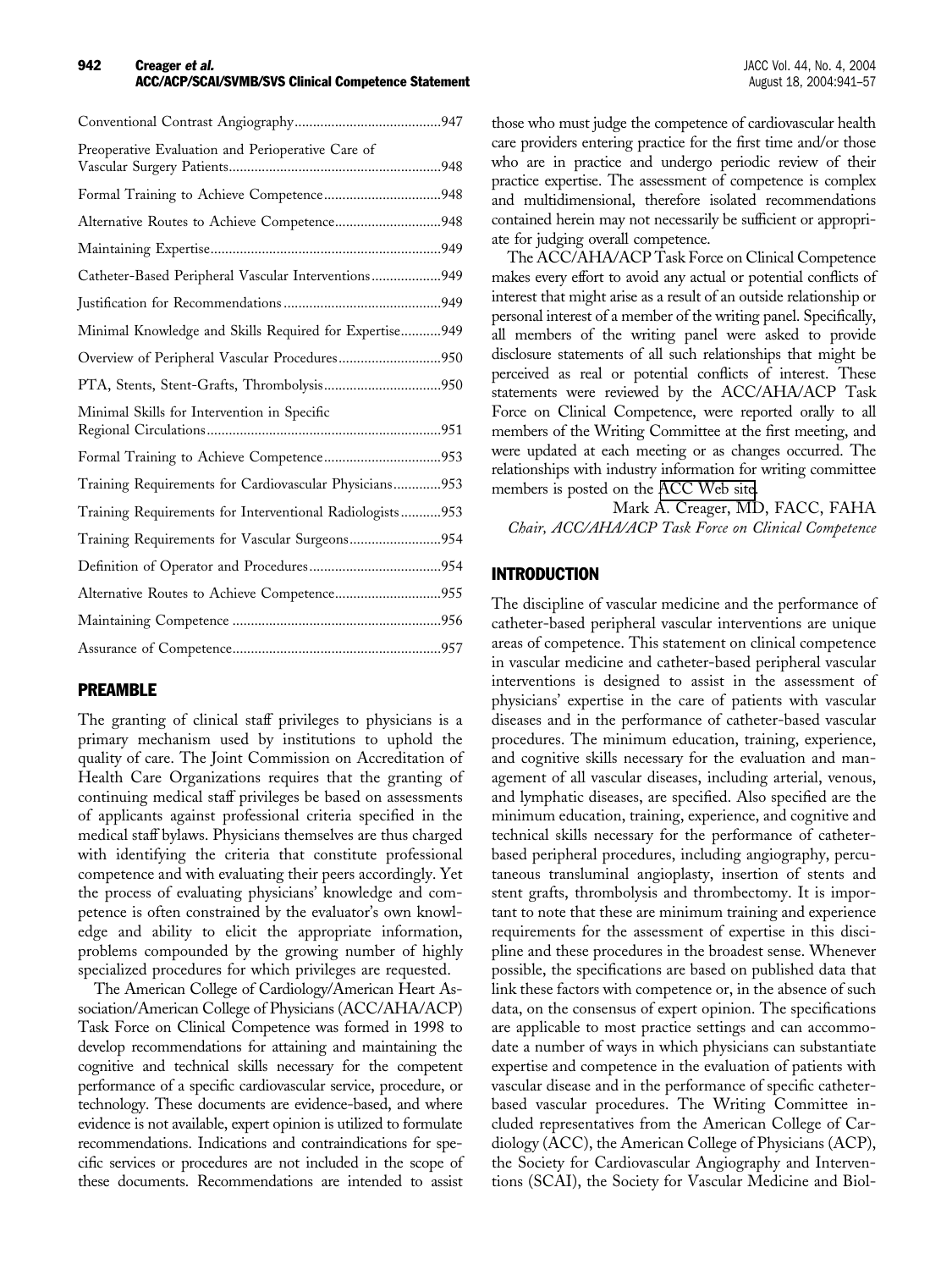ogy (SVMB), and the Society for Vascular Surgery (SVS). In addition to content peer reviewers, "official" reviewers were provided by the ACC, ACP, SCAI, SVMB, and SVS. This document was approved for publication by the governing bodies of the ACC, ACP, SCAI, SVMB, and the SVS.

### *Rationale for Developing a Competence Statement*

In this document, the term peripheral vascular diseases refers to diseases of arteries, veins, and lymphatic vessels, including atherosclerotic disease of the aorta and its principal branches, the brachiocephalic, extracranial carotid, mesenteric, renal, and limb arteries, aneurysms of the aorta and peripheral arteries, acute thrombo-embolic arterial occlusion, large and small vessel vasculitis, vasospasm (such as Raynaud's phenomenon), acute venous thrombosis, pulmonary embolism, venous insufficiency, lymphangitis, and lymphedema. Diseases of the coronary arteries and intracranial cerebral vessels are outside the realm of this document.

Vascular diseases constitute some of the most common causes of morbidity and mortality in western society. A coterie of physicians with necessary expertise to manage and coordinate the care of patients with vascular disease is required, particularly as the scientific community is making such rapid advancement in vascular biology, pharmacology, and technology.

Indeed, these scientific advances have substantially increased the diagnostic and therapeutic capabilities applicable to vascular disease. Thus, a substantial body of knowledge exists that permits medical practitioners to recognize and treat many forms of vascular disease. Vascular disease is often clinically occult yet may present with catastrophic events. Early recognition and appropriate preemptive treatment of the underlying disease and its pathogenetic factors can potentially avoid such occurrences. Hence, it is important that physicians be aware of vascular disease and be familiar with both the diagnostic and therapeutic techniques available.

Though internists, family physicians, general surgeons, and radiologists should possess core knowledge of vascular medicine, it is unreasonable to expect the majority of such physicians to hold the entire vascular medicine knowledge base. Thus, there is a role for specialists who have more in-depth understanding of the diagnosis and management of vascular disease. Medical specialists trained in the distinct disciplines of cardiovascular medicine, interventional radiology, and vascular surgery are all involved in the diagnosis and management of peripheral vascular diseases, albeit from differing perspectives. These perspectives, however, also share many common features, emphasizing the importance of a broadly based, multidisciplinary approach for management. These specialist physicians also can be subdivided into those who practice the cognitive aspects of vascular medicine, including evaluation and medical management,

and those who, in addition, perform vascular procedures either catheter-based or surgical. Each of these subsets of physicians concerned with the care of the patient with vascular disease must hold a specialized knowledge base that is applicable to their particular discipline. This document addresses the minimal knowledge base required for expertise, the education and training pathways available to acquire that expertise, and the requirements to maintain expertise for each of two related disciplines that involve the care of patients with vascular diseases. The first of these, vascular medicine, is defined hereafter as a medical area of competence that involves the comprehensive evaluation and management of patients with vascular disease. The second is vascular intervention, defined herein as an area of competence that involves the performance of catheter-based, peripheral (noncoronary) vascular interventions. Vascular surgery is a distinct subspecialty dedicated to the care of patients with vascular disease. However, a detailed discussion of the specialized qualifications for the performance of vascular surgical procedures falls outside the realm of this document and the reader is referred to published guidelines [\(1,2\).](#page-16-0) Accordingly, this document is presented in two major sections: 1) vascular medicine, and 2) catheter-based peripheral vascular interventions. In each section, the document describes the cognitive, clinical, and/or procedural skills required for expertise, the training necessary for achieving competence, and the means for maintaining expertise and competence.

# *Distinguishing Expertise in Vascular Medicine From Expertise in Catheter-Based Peripheral Interventions*

Expertise in caring for patients with vascular disease requires a comprehensive and sophisticated knowledge base of vascular diseases, skills in patient evaluation, and a thorough understanding of the therapeutic options available to treat these patients. Physicians with expertise in vascular medicine would be expected to diagnose and coordinate treatment of all vascular disorders, including aortic diseases, peripheral arterial disease, cerebrovascular disease, renal artery stenosis, vasculitis, atherothrombotic embolism, vasospastic disease, autonomic dysfunction, venous thromboembolic disease, chronic venous disorders, lymphatic disease, as well as other less common vascular diseases. They should also be able to identify and treat disorders that contribute to vascular disease, such as dyslipidemia, hypertension, diabetes, and hypercoagulable states. These physicians should understand the epidemiology, pathology, pathophysiology, clinical presentation, natural history, and therapeutic options relevant to each vascular disease. Expertise in the noninvasive vascular laboratory, including the ability to perform and interpret duplex ultrasound examinations of the veins and arteries of the limbs, the aorta and its branches, carotid arteries, and vascular bypass grafts, and also physiologic tests of peripheral arteries and veins, is desirable. In addition, specialists in vascular medicine should be skilled in the interpretation of other imaging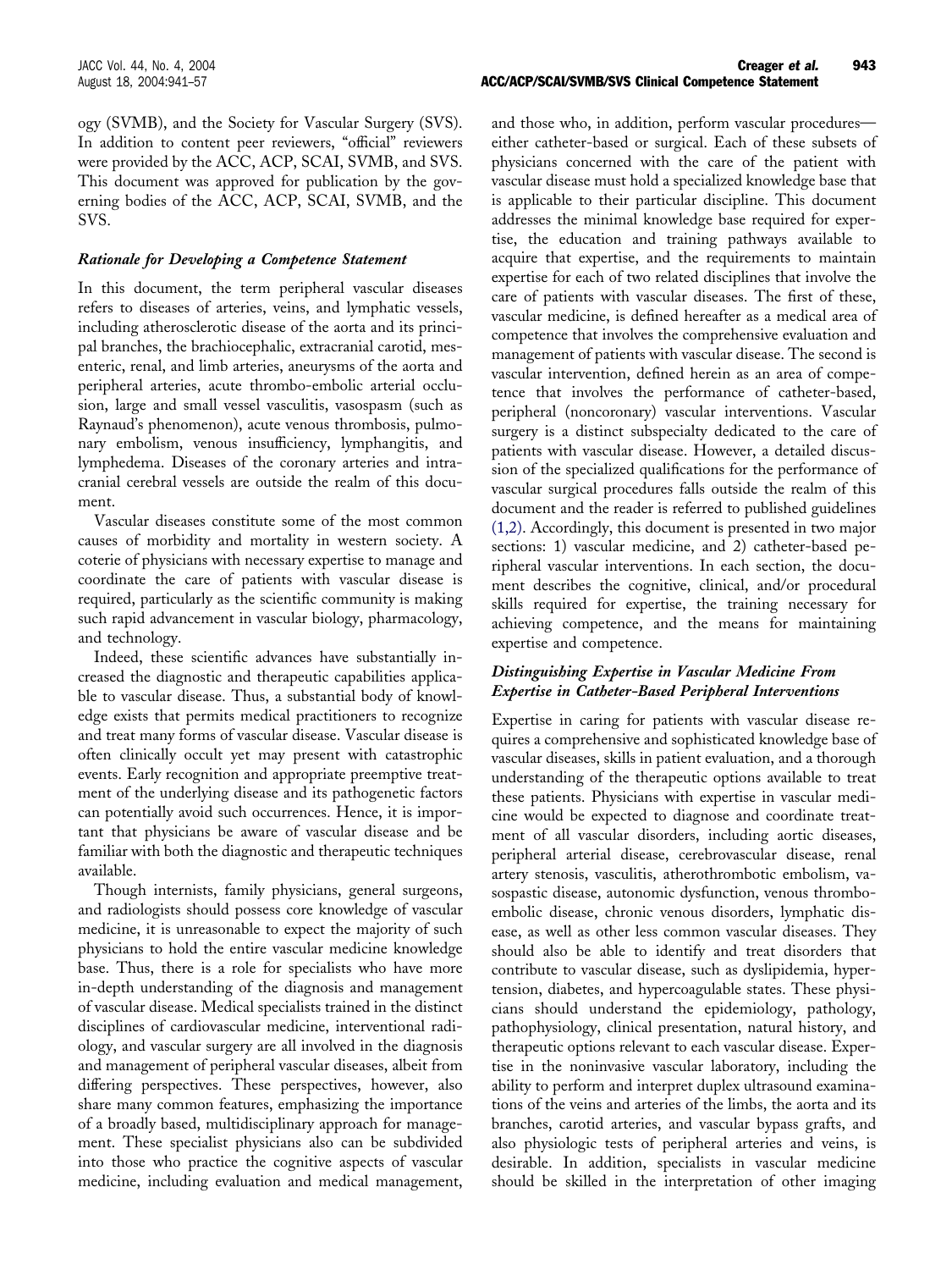modalities, including magnetic resonance and contrast angiography. Physicians who specialize in vascular medicine also should have a thorough understanding of the indications for, and potential outcomes of, invasive diagnostic procedures, catheter-based treatments, and vascular surgery.

Physicians with expertise in catheter-based peripheral vascular interventions must possess many of the cognitive skills required of the vascular medicine specialist. In addition, the catheter-based vascular interventionalist must have a particular fund of knowledge, technical skills, and clinical judgment requisite for performing noncardiac, catheterbased interventional procedures. Expertise in catheter-based peripheral vascular intervention includes a knowledge of cardiovascular angiographic laboratory equipment, such as physiologic recorders, pressure transducers, image intensifiers and other X-ray equipment, cine processing, digital imaging, and image archiving. Expertise in catheter-based vascular interventional procedures also requires knowledge of the indications, limitations, and complications of these procedures and an understanding of alternative treatment methods. Also, the vascular interventionalist should be knowledgeable about adjunctive medical and surgical therapies requisite to optimizing both short- and long-term outcomes.

Advances in our understanding of vascular diseases, new treatment modalities, and the evolution of catheter-based therapy have created models whereby physicians generally emphasize either noninvasive or invasive skills in managing patients with vascular disease. Thus, although some physicians will have comprehensive expertise in both vascular medicine and catheter-based vascular interventions, most will choose to develop skills within one of these two areas. Fundamental knowledge is required for all physicians caring for patients with vascular diseases, but it is expected that those with expertise in vascular medicine will be able to evaluate, medically manage, and refer appropriately for catheter-based and surgical interventions, whereas those with expertise in catheter-based interventions will possess the requisite technical skills and have a thorough understanding of the diseases that they are treating.

# VASCULAR MEDICINE

# *Justification for Recommendation*

The concept of vascular medicine has evolved slowly in the U.S. Over the past two decades, dramatic advances have occurred in diagnostic capabilities, pharmacotherapy, surgical techniques, and endovascular interventions. Important new developments in vascular biology and pathophysiology have paralleled these technical advances and greatly increased our understanding of atherogenesis, atherosclerosis, thrombosis, and vasculitis. These have led to important discoveries in drug therapies, including statins, reninangiotensin system inhibitors, and antiplatelet, antithrombotic, and thrombolytic agents that have substantially reduced the morbidity and mortality of vascular disease. Great opportunities exist for early diagnosis and effective treatment of many vascular diseases, and it is time that the medical profession recognizes vascular medicine as a specialty area comprised of individuals with "specialized" training and with skills that have met defined measures of expertise and competence.

Today, several medical disciplines are dedicated to the care of patients with vascular diseases, including vascular medicine (per se), cardiovascular medicine, vascular surgery, and interventional radiology. In this document, vascular medicine is defined as an area of competence in which the practitioners thoroughly understand the nature of vascular disease and possess skills for the comprehensive evaluation and management of patients with vascular diseases. It is important to emphasize that vascular surgery training provides in-depth exposure, not only to surgical and endovascular techniques, but also to the pathophysiology, diagnosis, and medical management of vascular disease. Indeed, for the past 50 years, vascular surgeons, in addition to performing operations, have functioned as principal care providers for patients with peripheral vascular disease. Vascular surgeons will continue to provide a significant proportion of the nonoperative vascular care to these patients.

The justification for recognizing vascular medicine as a distinct area of medical competency, with clearly defined guidelines for competence, stems from the recognition that vascular disease is the major cause of death and disability in Western society. The number of people with vascular disease exceeds 25 million in the U.S. and the numbers will increase further as the population ages. Novel technologies are permitting opportunities for more accurate diagnosis, and new discoveries in vascular biology are being translated to therapeutics at a phenomenal pace. Thus, substantial benefits for the comprehensive care of patients with vascular disease can accrue when vascular medicine physicians are working together with vascular surgeons and interventional radiologists to coordinate the principal responsibilities of diagnosis, acute interventional treatment, and longitudinal management. For these reasons, this portion of the document focuses on the qualifications required for specialization in vascular medicine in order to establish a framework for the growth and development of this medical area of competence. In this document, the term vascular medicine specialist is used to define a physician who has acquired competence in vascular medicine.

The indications and recommendations for the minimum education, training, experience, and skills necessary to establish expertise in vascular medicine are derived from the ACC's Core Cardiology Training in Adult Cardiovascular Medicine (COCATS) document, the Society for Vascular Medicine and Biology's Vascular Medicine Training Guidelines, and the ACC's Recommendations for Training in Vascular Medicine [\(3–5\).](#page-16-0) In the absence of a formal certification process by the American Board of Medical Specialties, acknowledgment of expertise in vascular medicine must be determined on an individual basis and may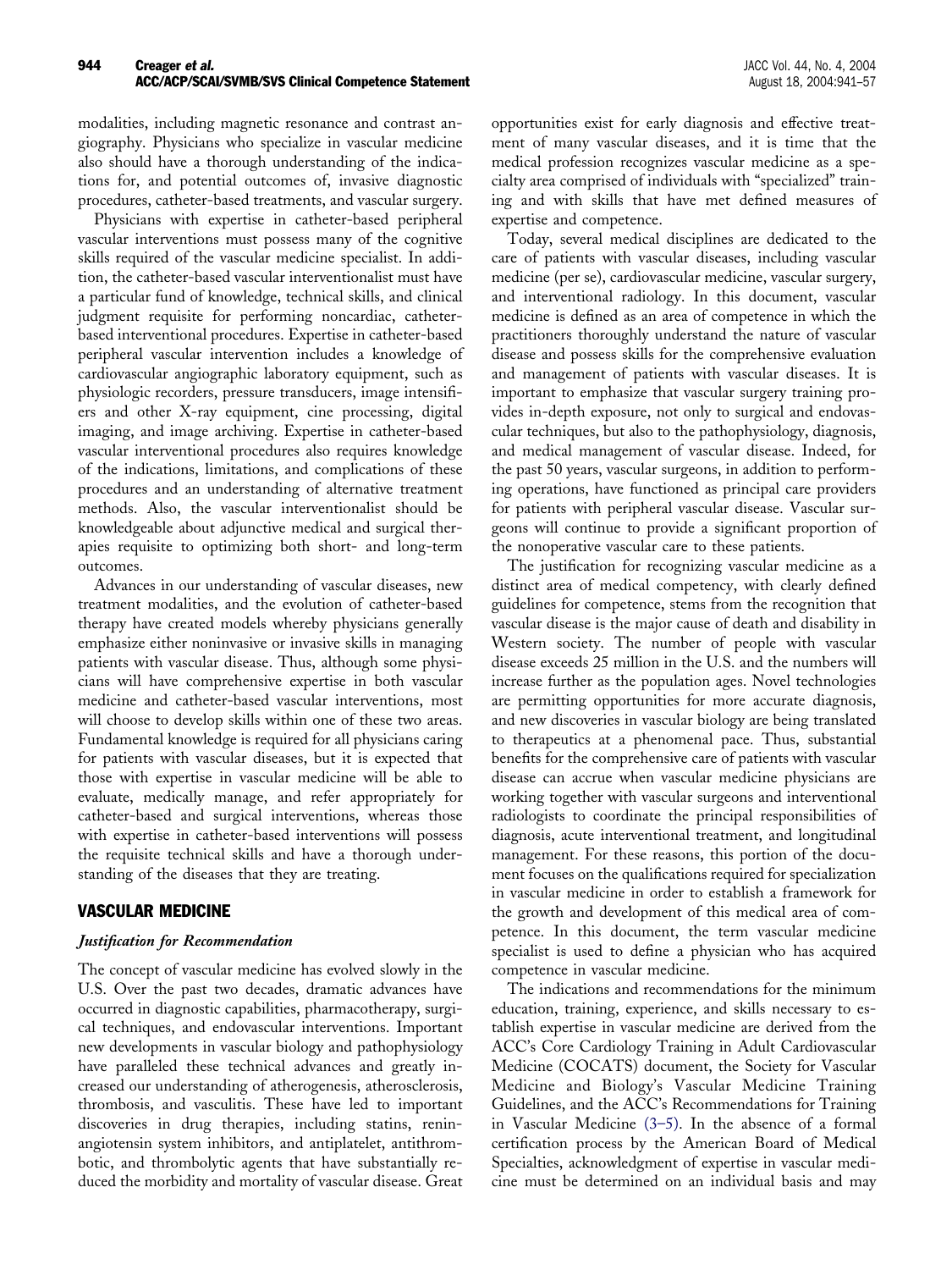#### <span id="page-4-0"></span>Table 1. Cognitive Skills Required for Competence in Vascular Medicine

- The vascular medicine physician should be knowledgeable about each of the following:
- Vascular biology precepts that govern normal blood vessel function
- Pathologic mechanisms that lead to vascular disease, including the molecular and cellular processes that result in atherosclerosis and thrombosis
- Systemic manifestations of atherosclerosis and the risk factors that contribute to its development
- Guidelines established to modify risk factors
- Pathophysiology, clinical manifestations, natural history, evaluation, and management of peripheral arterial disease, renal artery stenosis, extracranial cerebrovascular disease, aortic and peripheral artery aneurysms, and other arterial diseases
- Pathophysiology, clinical manifestations, evaluation, and management of venous thromboembolism
- Prothrombotic disorders including inherited and acquired hypercoagulable states
- Pathophysiology, clinical manifestations, evaluation, and treatment of chronic venous insufficiency and lymphedema
- Preoperative evaluation and perioperative care of the vascular surgery patient
- Noninvasive vascular tests including duplex ultrasonography of peripheral arteries and veins, carotid arteries, renal arteries, and physiologic tests of the peripheral circulation
- Magnetic resonance and computed tomographic angiography
- Conventional contrast angiography

include successful completion of a vascular medicine training program and confirmation of the individual's experience and competence by the training program director.

Many physicians will acquire expertise in vascular medicine by supplementing their training during a cardiovascular medicine fellowship. Board certification in cardiovascular diseases acknowledges some expertise in vascular medicine, but this is not adequate to validate competence as a vascular medicine specialist. Physicians who have been certified in internal medicine may receive specialized training in vascular medicine at centers where this training is available, or make special arrangements to acquire the breadth and depth of training required for competence. Similarly, vascular surgeons and interventional radiologists may seek to acquire additional training in vascular medicine. Several comprehensive vascular medicine training programs exist, but the numbers are not adequate to accommodate the needs of the many individuals seeking expertise in this area. Therefore, other disciplines may be involved in the training, including cardiology, hematology, neurology, vascular surgery, and radiology.

### *Minimal Knowledge and Skills Required for Expertise*

**Fundamentals of vascular biology.** The vascular medicine physician should have a fundamental understanding of the vascular biology precepts that govern normal blood vessel function and those that mediate vascular injury and diseases, such as atherosclerosis, thrombosis, and vasculitis. Expertise in vascular medicine requires: knowledge of normal blood vessel characteristics including the gross, histologic, and cellular components that comprise vascular structure and regulate vascular function; knowledge of vascular anatomy; knowledge of hemorheology, including viscosity and shear; and knowledge of vascular hemodynamic characteristics, such as flow, resistance, pressure, and compliance. There should also be an understanding of the normal neural and humoral mechanisms that regulate blood vessel function as well as knowledge of the autocrine and paracrine substances

that modulate vascular function. It is also important that the vascular medicine specialist have knowledge of the mechanisms that normally regulate hemostasis, which include an understanding of the humoral and cellular processes involved in coagulation, platelet function, and fibrinolysis. Knowledge of the pathophysiologic mechanisms that lead to the clinical manifestations of vascular diseases is essential. This includes an understanding of atherogenesis and the molecular and cellular processes that result in atherosclerosis. Likewise, there should be appreciation of the substances and mechanisms that regulate platelet adhesion, activation, and aggregation and familiarity with the interaction between platelets and components of the coagulation cascade and the local fibrinolytic system, as there is important interdependence between plaque and the thrombotic consequences of plaque rupture. The vascular specialist should be cognizant of the vascular and hematologic mechanisms that cause venous thrombosis. This too requires an understanding of the molecular, cellular, and humoral components of thrombus formation and propagation, including the role of vascular injury and inherited and acquired procoagulant factors. The vascular medicine expert also must possess knowledge of the immunologic mechanisms and inflammatory processes that cause the vascular pathologic changes responsible for the various clinical manifestations of vasculitis.

# *Evaluation and Medical Management of Patients With Vascular Diseases*

Specialists in vascular medicine must possess a broad range of cognitive skills to evaluate and manage patients with vascular disease (Table 1). Expertise in vascular medicine requires knowledge about the systemic manifestations of atherosclerosis and the risk factors that contribute to its development. Vascular medicine physicians must be cognizant about the adverse effects of smoking, obesity, and inactivity, and be skilled in counseling lifestyle changes to promote cardiovascular health. There should be familiarity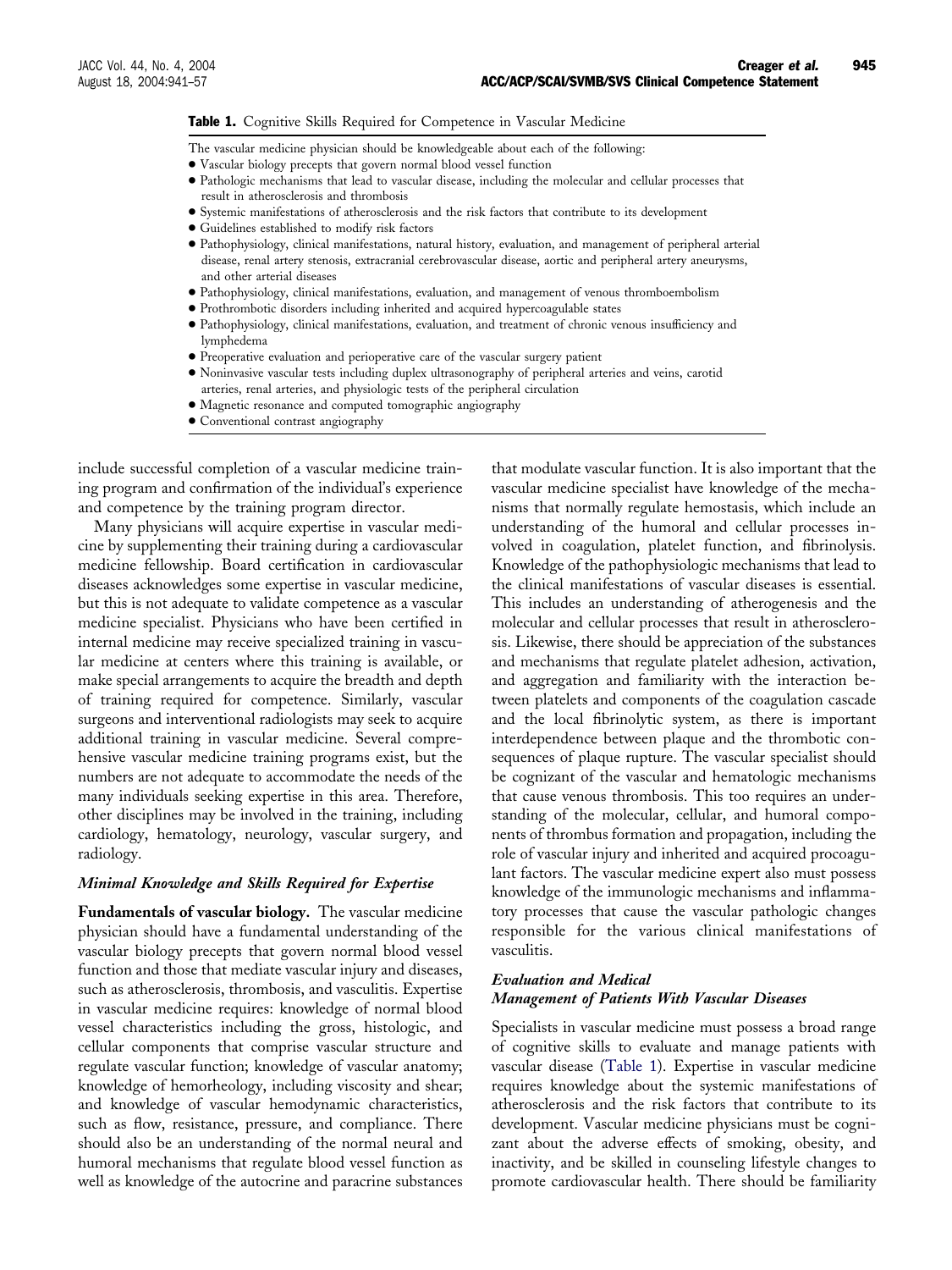#### **946 Creager et al. Creager et al. Creager et al. Creager et al. JACC Vol. 44, No. 4, 2004** ACC/ACP/SCAI/SVMB/SVS Clinical Competence Statement August 18, 2004:941-57

with guidelines established to modify risk factors such as those provided by the Joint National Committee on the Detection, Evaluation and Treatment of High Blood Pressure; the American College of Chest Physicians; the National Cholesterol Education Program; and the American Diabetes Association [\(6–9\).](#page-16-0) The vascular specialist should be knowledgeable about pharmacotherapy employed to prevent the progression of atherosclerosis and adverse cardiovascular events.

The vascular medicine specialist must have expertise in the evaluation and medical management of peripheral arterial disease and be especially aware of the potential limb complications related to critical ischemia and the risk for adverse and potentially fatal cardiovascular events such as myocardial infarction and stroke. There should be a comprehensive understanding of the utility of noninvasive diagnostic tests used to evaluate peripheral arterial disease (including the ankle brachial index, segmental blood pressures, pulse volume recordings, duplex ultrasound, magnetic resonance angiography, and computed tomographic angiography). The specialist should be familiar with exercise rehabilitation and be knowledgeable about the medical therapies used to reduce symptoms of peripheral arterial disease and improve quality of life. Both indications for, as well as limitations and potential complications of catheterbased and open surgical interventions for peripheral arterial disease should be clearly understood.

In addition, the vascular specialist must understand the pathophysiology and manifestation of renal artery stenosis and its clinical consequences, hypertension, renal insufficiency, and congestive heart failure. Expertise requires knowledge about the noninvasive tests to be used to diagnose renal artery stenosis and familiarity with the indications and contraindications for catheter-based and surgical interventions. Similarly, there should be a comprehensive understanding of the pathophysiology and clinical manifestations of mesenteric vascular diseases, as well as knowledge of the diagnostic evaluation and indications for intervention.

The vascular medicine specialist must know the natural history of extracranial carotid atherosclerosis, and the signs and symptoms of cerebrovascular ischemia and stroke and methods of prevention. The vascular medicine physician must be able to utilize noninvasive modalities available to diagnose and follow patients with carotid artery disease, specifically duplex ultrasound, magnetic resonance angiography, and computed tomographic angiography. There should be familiarity with the medical management of cerebrovascular disease, especially blood pressure control and antithrombotic and lipid-lowering therapy. The specialist should have a basic understanding of the techniques of carotid endarterectomy and carotid stenting, know the indications for, and potential complications of, surgical and catheter-based interventions, and be able to manage these patients medically subsequent to the intervention.

Expertise in vascular medicine requires a basic understanding of the causes and clinical manifestations of aortic

and peripheral aneurysms, including less common aneurysms caused by inherited connective tissue diseases and vasculitides. The specialist in vascular diseases must be knowledgeable about the natural history, the diagnostic evaluation, and the indications for surgical and endovascular treatment of aneurysms. Also, the vascular medicine specialist must be capable of recognizing, diagnosing, and instituting treatment for aortic dissection as well as spontaneous dissection of peripheral arteries, especially the carotid and vertebral arteries.

Venous diseases constitute an important component of vascular medicine. Competence requires cognitive and clinical expertise in the evaluation of deep venous thrombosis of the upper and lower extremities. This includes skills in the utilization of duplex ultrasonography, magnetic resonance angiography, and venography. Similarly, the vascular specialist should know the signs and symptoms of acute and chronic pulmonary embolism and the various diagnostic modalities that are useful in making the diagnosis such as ventilation and perfusion lung scanning, spiral computed tomography, magnetic resonance angiography, echocardiography, and pulmonary angiography. The vascular specialist must be able to interpret relevant diagnostic tests and institute appropriate therapy for these conditions. The vascular medicine physician should know when and how to evaluate patients for inherited and acquired hypercoagulable states such as resistance to activated protein C, prothrombin gene mutation, antiphospholipid antibody syndrome, and hyperhomocysteinemia. Effective methods for prophylaxis and treatment of thrombotic disorders, such as those recommended by the American College of Chest Physicians Consensus Conference on Antithrombotic Therapy, should be fully understood [\(7\).](#page-16-0) Expertise requires knowledge about the use of antithrombotic and thrombolytic agents as well as inferior vena cava filter placement and pulmonary thromboembolectomy.

Chronic venous insufficiency is a common problem encountered by the vascular specialist. Hence, the vascular physician should be able to diagnose and advise management strategies for treatment of chronic venous disease. Vascular medicine physicians must be able to recognize the primary and secondary forms of lymphedema and be familiar with the diagnostic tests and be knowledgeable about the various treatment modalities for patients afflicted with lymphedema.

Competence in vascular medicine requires skill in the diagnosis and management of vasospastic diseases such as Raynaud's phenomenon and other temperature-related vascular disorders, including acrocyanosis, livedo reticularis, pernio, and erythromelalgia. The vascular medicine specialist also should be knowledgeable about uncommon but important vascular disorders such as: Takayasu's arteritis, giant cell arteritis, and thromboangiitis obliterans; connective tissue diseases such as systemic lupus erythematosis, rheumatoid arthritis, scleroderma, and mixed connective tissue diseases; leg ulcers; occupational vascular diseases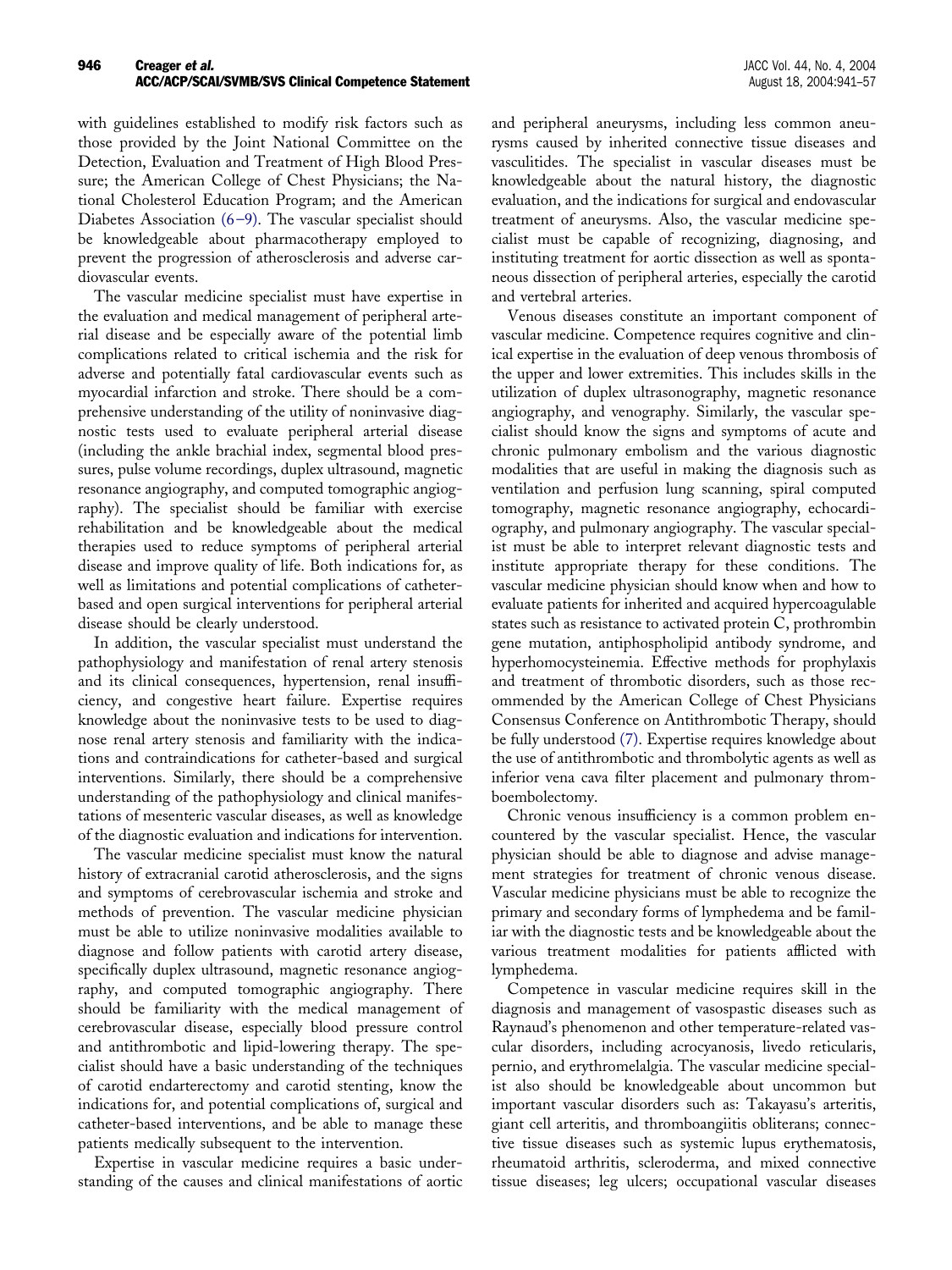Table 2. Cognitive Skills and Training Requirements for Interpretation of Noninvasive Vascular Tests

#### **Cognitive Skills**

- The vascular medicine physician should be knowledgeable about each of the following:
- Physiologic principles governing tests such as limb segmental blood pressure measurements, pulse volume recordings, and treadmill exercise tests
- Ultrasound physics, transducer technology, and ultrasound instrument characteristics
- Ultrasound instrument settings and transducer manipulation required to obtain an optimal image
- Appropriate indications for noninvasive vascular imaging, including duplex ultrasonography of peripheral veins, carotid arteries, peripheral arteries, bypass grafts, and renal arteries
- Diagnostic criteria and technical limitations for each test

#### **Training Requirements**

The vascular medicine physician should interpret at least 100 cases from each of the following categories:

- Physiologic tests (limb segmental blood pressure measurement, pulse volume recordings, treadmill tests)
- Peripheral venous duplex ultrasonography
- Arterial duplex ultrasonography
- Carotid artery duplex ultrasonography
- Visceral (renal and mesenteric) artery and venous duplex ultrasonography

such as those related to vibration tools, and hypothenar hammer syndrome; vasospasm caused by illicit drug use (cocaine, amphetamines, ergotamines); fibromuscular dysplasias; vascular malformations; neurovascular compression syndromes, such as thoracic outlet syndrome and popliteal artery entrapment; and cystic adventitial disease.

### VASCULAR DIAGNOSTIC LABORATORY

The vascular medicine specialist must have a thorough understanding of all aspects of the noninvasive vascular laboratory. This requires familiarity with ultrasound physics, transducer technology, and ultrasound machine characteristics. The vascular medicine physician should be competent in interpreting noninvasive vascular tests, including duplex ultrasound studies of veins, and of peripheral, carotid, and renal arteries, and should have a detailed knowledge of each of the tests that are performed, their technical limitations, and the criteria for diagnosis of each of the tests (Table 2). Moreover, the vascular specialist should understand physiologic tests such as segmental blood pressures, pulse volume recordings, and treadmill exercise testing.

Guidelines for the minimum number of noninvasive vascular laboratory studies required to achieve competence have been established by the Intersocietal Commission for the Accreditation of Vascular Laboratories (ICAVL) [\(10\).](#page-16-0) The minimum number of studies to be interpreted is 100 venous duplex examinations, 100 carotid artery duplex examinations, 100 arterial duplex examinations, 100 visceral artery or venous duplex examinations, and 100 physiologic arterial examinations (Table 2).

# *Magnetic Resonance and Computed Tomographic Angiography*

The vascular medicine specialist should be knowledgeable about the application of magnetic resonance and computed tomographic imaging of blood vessels for the evaluation of common arterial and venous disorders including atherosclerosis, thrombosis, vasculitis, aneurysm, and dissection. Vascular medicine expertise includes understanding the basic physical principles underlying magnetic resonance imaging, including intrinsic contrast mechanisms and the use of contrast agents. There should be familiarity with spin-echo, time-of-flight, contrast-enhanced and phase-contrast vascular imaging techniques, and image display formats such as maximum intensity projection and multiplanar reformatting. The vascular specialist should know the technical limitations of magnetic resonance angiography that can affect its application in certain forms of vascular disease.

The vascular medicine physician should know the basic mechanisms of computed tomographic image formation as well as the uses of iodinated contrast agents for vascular imaging. This includes familiarity with image display tools such as projections, reformatting, and three-dimensional rendering. At a minimum, the vascular medicine specialist should be able to understand magnetic resonance and computed tomographic images and apply these to management of diseases of the aorta, carotid, renal, mesenteric, peripheral, and pulmonary circulations. It is not anticipated that vascular medicine physicians would have independent skills in imaging protocol development or primary scan interpretation. Standards for monitoring and interpretation of cardiovascular magnetic resonance images have been developed by the Intersocietal Commission for the Accreditation of Magnetic Resonance Laboratories (ICAMRL) [\(11\)](#page-16-0) and are under development by the American College of Radiology.

#### *Conventional Contrast Angiography*

Vascular medicine physicians should be capable of interpreting conventional contrast arteriograms and venograms. This requires familiarity with arterial and venous anatomy. They should understand the indications and contraindications and potential complications of invasive angiography. It is not anticipated that vascular medicine physicians be skilled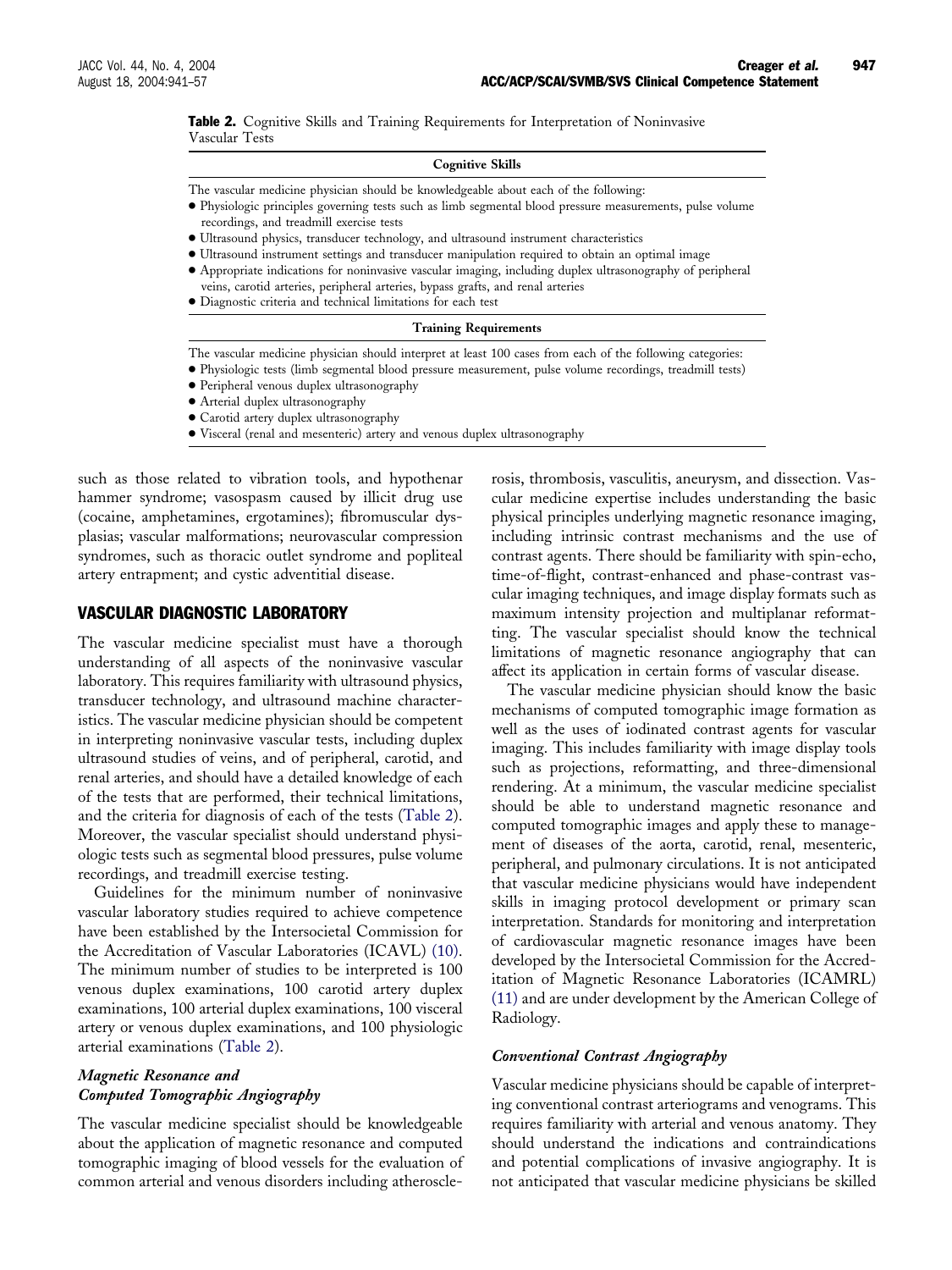in the performance of angiography, unless they wish to acquire advanced training in catheter-based interventions.

# *Preoperative Evaluation and Perioperative Care of Vascular Surgery Patients*

The vascular medicine physician should possess the cognitive and clinical skills to participate closely with the vascular surgeon and anesthesiologist in the care of patients undergoing vascular surgery. This includes the ability to evaluate coexisting cardiovascular disease, assess risk, and manage adverse cardiovascular events in patients undergoing vascular surgery. A minimal knowledge base includes understanding the indications for operative intervention, salient features of the operation, anticipated outcome, and potential cardiovascular complications. The vascular medicine physician must be able to evaluate the patient's current cardiovascular status, assess cardiovascular risk, and make recommendations regarding the perioperative medical management. Guidelines for the preoperative evaluation for patients undergoing noncardiac surgery, including vascular surgery, have been published [\(12\).](#page-16-0) Thus, the vascular medicine specialist should possess the skills to evaluate clinical predictors of adverse outcomes, including coronary artery disease, and particularly unstable coronary syndromes, congestive heart failure, arrhythmias, diabetes mellitus, and uncontrolled hypertension. The vascular medicine physician should know the indications for provocative cardiac testing in the preoperative period including treadmill exercise tests, pharmacologic stress tests, nuclear imaging, echocardiography, and cardiac catheterization as required. The vascular medicine physician should be able to evaluate and manage perioperative cardiovascular complications, including acute coronary syndromes, congestive heart failure, and atrial and ventricular arrhythmias. This requires an understanding of the use of pharmacological agents such as beta blockers, vasodilators, and antiarrhythmic and antithrombotic drugs in order to prevent and manage cardiovascular events.

# *Formal Training to Achieve Competence*

There are multiple ways to achieve expertise in vascular medicine. Fellowships are available in vascular medicine for the individual who has completed a three-year internal medicine residency. One year of additional clinical training in vascular medicine would provide a solid knowledge base and satisfy the minimum requirements for competence [\(4\)](#page-16-0) (Table 3). This includes two to three months devoted to inpatient vascular medicine, three to four months to the noninvasive vascular diagnostic laboratory, one to two months to vascular surgery, one to two months to peripheral angiography and interventions, and one to two months of elective rotations in vascular pathology, thrombosis, rheumatology, or magnetic resonance and computed tomographic imaging. Also, there should be a longitudinal outpatient clinic at least one-half to a full day per week. For the individual training in a cardiovascular fellowship program, the ACC Core Cardiology Training Symposium

### Table 3. Training to Achieve Competence in Vascular Medicine\*

- Inpatient vascular medicine—2 to 3 months
- Noninvasive vascular laboratory—3 to 4 months
- Vascular surgery—1 to 2 months
- Peripheral angiography and intervention†—1 to 2 months
- Elective rotations (vascular pathology, magnetic resonance and computed tomographic imaging, hematology, rheumatology)— 1 to 2 months
- $\bullet$  Outpatient vascular medicine— $\frac{1}{2}$  to 1 day per week

document offers guidelines for such training [\(3\).](#page-16-0) It is currently recommended that core training for all cardiovascular fellows include at least two months of vascular medicine, either as dedicated rotations, or in the aggregate as an integral component of other rotations. This fundamental knowledge base will permit the physician to recognize a wide variety of vascular diseases and medical disorders associated with vascular disease, to initiate appropriate medical management, and to appropriately refer patients to a vascular specialist, when necessary, for further evaluation and intervention. This level of training, however, is not sufficient to qualify the trainee as a vascular specialist capable of managing complex vascular patients. For the individual to be deemed competent in all aspects of vascular medicine and be considered a specialist in vascular medicine, another 12 months of training (in addition to the 24 months required for board eligibility in cardiovascular medicine), typically during a third or fourth year, should be solely devoted to vascular medicine. The fundamental components of this training are described in the previous text and in Table 3. The physician who plans to perform peripheral catheter-based therapeutic interventions will be required to complete additional time and training in these special procedures, as discussed later in this document.

# *Alternative Routes to Achieve Competence*

Advances in vascular biology and greater opportunities to diagnose and treat patients with vascular diseases have engendered enthusiasm to increase the number of physicians with special expertise in vascular medicine. The development of formal training programs described in the previous text may ultimately fulfill the need for vascular medicine specialists, but this is unlikely in the near future. Therefore, established internists, cardiovascular physicians, and vascular surgeons wishing to achieve competence in vascular medicine should have the opportunity to supplement their training and experience and acquire those skills requisite for expertise in vascular medicine. One method to obtain these cognitive and clinical skills would be to train under the supervision of a competent vascular medicine specialist. This may include spending, in the aggregate, two to three months of vascular consultation, three to four

<sup>\*</sup>These guidelines are for individuals who have completed 24 months of core cardiovascular medicine training or 3 years of internal medicine training. †Individuals planning to perform peripheral catheter-based therapeutic interventions will be required to complete training in these special procedures [\(Table 5\)](#page-12-0).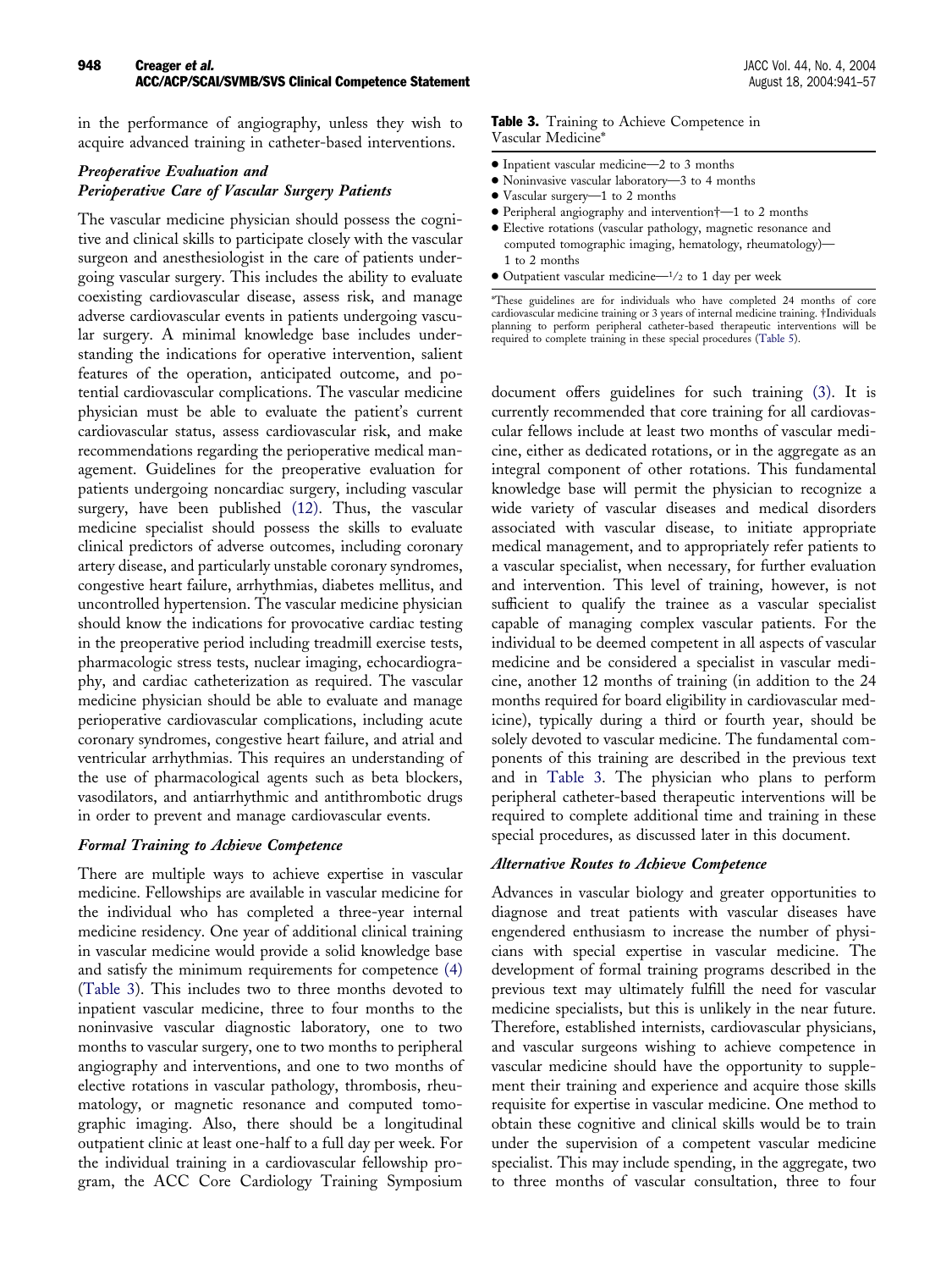months in a noninvasive vascular laboratory, and additional months dedicated to other vascular imaging techniques, including magnetic resonance angiography and conventional angiography, approximating one year in total. This experience can be realized via dedicated sabbaticals or longitudinal development programs that enable individual practitioners to acquire supervised training one to two times per week until the recommended period of time is completed. In addition, the alternative pathway for achieving competence should provide for the acquisition of new knowledge via self-directed learning, and attendance at seminars and conferences. Other training strategies are possible, but all should result in the acquisition of the skills and competencies outlined in [Table 1.](#page-4-0)

### *Maintaining Expertise*

Expertise in vascular medicine must be maintained. It is the responsibility of the practicing physician to engage in satisfactory and suitable ongoing medical education. The vascular medicine physician should attend continuing medical education programs sufficient to acquire new knowledge and maintain proficiency in vascular medicine. These programs should include the same areas of concentration required of trainees, such as vascular biology, clinical evaluation and management of vascular diseases, the noninvasive vascular laboratory, and other imaging modalities. Maintenance of expertise can also be accomplished by arranging sabbaticals or focused programs at institutions with vascular medicine training programs.

# CATHETER-BASED PERIPHERAL VASCULAR INTERVENTIONS

### *Justification for Recommendations*

Physicians from several subspecialty backgrounds, such as cardiovascular medicine, vascular medicine, interventional radiology, and vascular surgery, have the interest and potential expertise to perform invasive endovascular procedures. Yet there currently exists no common pathway, whether through a formal Accreditation Council for Graduate Medical Education (ACGME) certification process or otherwise, defining how physicians from these or certain other subspecialty training backgrounds should acquire the training and skills necessary to achieve competence in performance of catheter-based peripheral vascular interventions. Moreover, although various guidelines documents have been published in an attempt to set minimum requirements for training [\(13–17\),](#page-16-0) a compelling need exists for the minimum requirements to conform to a uniform standard. Standards must take into account the current knowledge regarding the relative complexity of intervention in various vascular beds, as well as the constellation of pre-existing skills, knowledge, and training of physicians from different subspecialties. Furthermore, it has become evident, as intervention has become more complex, that each vascular territory presents unique challenges. Although skills acquired in one territory may be applied to another, training that is specific to the target bed is necessary to achieve competence. Similarly, there is reason to consider the concept of restricted (vs. unrestricted) competence, i.e., the ability to perform endovascular procedures in certain vascular territories, but not others.

Guidelines are currently in effect within subspecialty societies that require training programs to include endovascular procedures within their curricula. However, these guidelines are nonuniform regarding the exposure required, they do not distinguish between different vascular territories, and they lack a standardized mechanism for evaluation of competence. Accordingly, the existence of even a formal curriculum within a training program does not guarantee the ability of a trainee to develop adequate skills to establish competence. Thus, a need exists to better define the optimal mechanism of training and the minimum number of procedures required to achieve competence.

Finally, the management of vascular disease is undergoing a major paradigm shift toward less-invasive therapies. There is a cadre of previously trained physicians who are very experienced in managing patients with vascular diseases, and many of these physicians desire to develop expertise in newer, less invasive strategies. Thus, there is a need to identify minimum training requirements and standards for performing new procedures and techniques. It is appropriate that these requirements to achieve competence be uniform across multiple specialty lines, to ensure similar standards and to facilitate objective assessment of outcomes and quality of care.

### *Minimal Knowledge and Skills Required for Expertise*

The ability to perform catheter-based interventions safely and effectively requires specific knowledge about vascular biology and vascular diseases as well as technical skills [\(Table 4\)](#page-9-0). Knowledge about vascular biology and pathophysiology includes familiarity with the normal mechanisms that regulate blood vessel function and hemostasis, as well as the molecular and cellular processes that result in atherosclerosis and thrombosis, as previously discussed. Similarly, the interventionalist must possess the cognitive skills requisite to evaluate and treat patients with vascular diseases, especially occlusive diseases, aneurysmal disease, arterial dissection, and arterial and venous thromboembolism; this is because patients with these disorders constitute the majority of those referred for catheter-based interventions. The interventionalist should also be knowledgeable about less commonly encountered problems such as vasculitis and neurovascular compression syndromes. The vascular interventionalist should be able to interpret noninvasive vascular tests, such as pressure measurements, duplex ultrasound studies, computed tomography, and magnetic resonance angiography, because all of these modalities play a large role in catheter-based interventions. The interventionalist must understand the natural history of specific vascular diseases and be knowledgeable about the utility, accuracy, and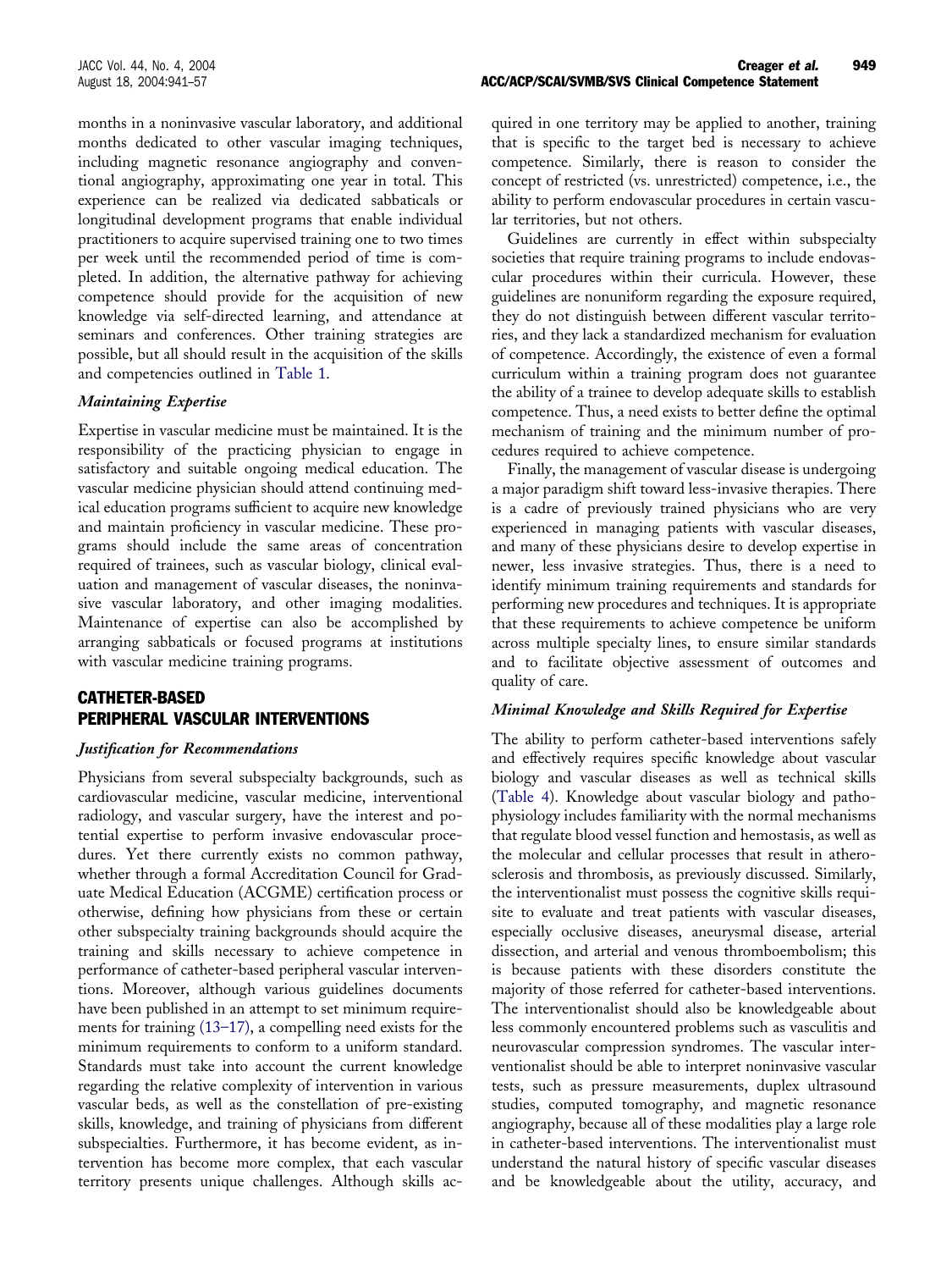#### <span id="page-9-0"></span>**950 Creager** *et al.*  $\blacksquare$ ACC/ACP/SCAI/SVMB/SVS Clinical Competence Statement August 18, 2004:941-57

Table 4. Minimal Knowledge and Skills Required for Competence in Peripheral Catheter-Based Interventions

The vascular interventionalist should be knowledgeable about each of the following:

- Mechanisms that regulate blood vessel function and hemostasis
- Pathophysiology, clinical manifestation, natural history, evaluation, and treatment of peripheral arterial disease, renal artery stenosis, mesenteric ischemia, extracranial cerebrovascular disease, aneurysmal disease, arterial dissection, and arterial and venous thromboembolism
- Noninvasive vascular tests such as segmental blood pressure measurements, arterial and venous duplex ultrasonography, and computed tomographic and magnetic resonance angiography
- Accuracy and limitations of diagnostic tests
- Radiation physics, safety, and radiographic imaging equipment
- Principles of image acquisition and display
- Advantages, disadvantages, and potential complications of iodinated and noniodinated contrast agents
- Advantages, disadvantages, potential outcomes, and complications of interventional procedures
- Indications, alternatives, and contraindications for catheter-based interventions
- The vascular interventionalist should have the following technical skills:
- Ability to safely gain vascular access from multiple sites (femoral, popliteal, and upper extremity arteries, as well as femoral, upper extremity, and neck veins)
- Ability to obtain hemostasis including application of compression and vascular closure devices
- Ability to manipulate guidewires and catheters
- Ability to place and deploy angioplasty equipment (e.g., balloons, atherectomy devices, stents, distal protection devices)
- Ability to recognize and treat procedure-related complications (e.g., dissection, pseudoaneurysms, embolism, vessel perforation or occlusion, stent thrombosis, adverse hemodynamic events)
- Ability to perform catheter-directed thrombolysis/thrombectomy
- Ability to perform vascular interventions in each of the following: aorta and lower extremity arteries, brachiocephalic and upper extremity arteries, mesenteric and renal arteries, central and peripheral veins, and pulmonary arteries

limitations of diagnostic approaches, and be cognizant of the advantages, disadvantages, potential outcomes, and complications of all relevant diagnostic and therapeutic procedures.

Individuals performing catheter-based vascular interventions must be aware of the risk versus benefit ratio for each procedure. Indications and contraindications for interventions at each anatomic site must be clearly understood and considered in the context of the clinical scenario. The vascular interventionalist must be able to make judgments regarding the effect of local and general anesthesia and be knowledgeable about conscious sedation and the delivery of cardiorespiratory and hemodynamic support during the intervention. Also, the interventionalist should be familiar with the use of adjunctive medications such as antiplatelet, antithrombotic, thrombolytic, vasodilator, and vasopressor drugs.

Technical skills are mandatory for the timely performance of effective and safe endovascular procedures. Catheterbased interventions require both knowledge of radiation physics and safety and skills in operating radiographic imaging equipment. The vascular interventionalist should be able to safely gain vascular access from multiple sites such

as femoral (retrograde, antegrade, ipsilateral, and contralateral), popliteal (retrograde or antegrade), and upper extremity (axillary, brachial, and radial) arteries as well as from femoral, upper extremity (brachial), and neck (jugular) veins. Expertise includes the ability to perform and interpret high-quality diagnostic angiography utilizing both nonselective and selective techniques and to execute the technical aspects of endovascular procedures. Knowledge and expertise regarding methods to achieve hemostasis and alternatives to manual compression such as compression devices and vascular closure devices are required.

The vascular interventionalist must be able to choose and place appropriate interventional devices at the treatment site, retrieve them if necessary, and close access sites after the intervention. The interventionalist must be able to manipulate guidewires and catheters, be knowledgeable about placement of balloons and stents, and be able to size and deploy devices. The ability to recognize and to manage procedure-related complications such as access site complications (bleeding, arteriovenous fistula, pseudoaneurysm, and infection), vessel rupture or occlusion, distal embolization, acute renal failure, and stent misdeployment and migration is required. The vascular interventionalist should be able to discuss results and recommendations for future care with the patient and family members, and to discharge the patient from the hospital with appropriate follow-up arrangements.

# *Overview of Peripheral Vascular Procedures*

**PTA, stents, stent-grafts, thrombolysis.** Percutaneous transluminal angioplasty (PTA), the use of catheters to recannalize and dilate occluded arteries, was first described in the 1960s by Charles Dotter. Balloon catheters to perform PTA were first used by Andreas Gruntzig in the early 1970s [\(18,19\).](#page-16-0) The principle underlying PTA is expansion of an obstructed vascular lumen, which is achieved either by cracking atherosclerotic plaque, by distending the vascular wall eccentrically, or by creating a neolumen. Important considerations in using balloon catheters are selecting the appropriate diameter and length of the balloon. The interventionalist must be knowledgeable about the physical properties of balloons, including the mean and rated burst pressure, the compliance characteristics of the material, its trackability over a guidewire through tortuous vessels, and the compatibility of the supporting catheters, wires, and sheaths with balloons and stents. The interventionalist should be skilled in using balloon catheters to achieve an optimal diameter after PTA in order to reduce both the likelihood of restenosis and the risk of complications.

Expertise in catheter-based revascularization procedures also mandates skills in the use of stents as their utility continues to increase, to the point at which treatment of a vascular stenosis with balloon dilation alone is unusual. This is due both to the acute result achieved with stent placement and the subsequent reduction in restenosis seen in many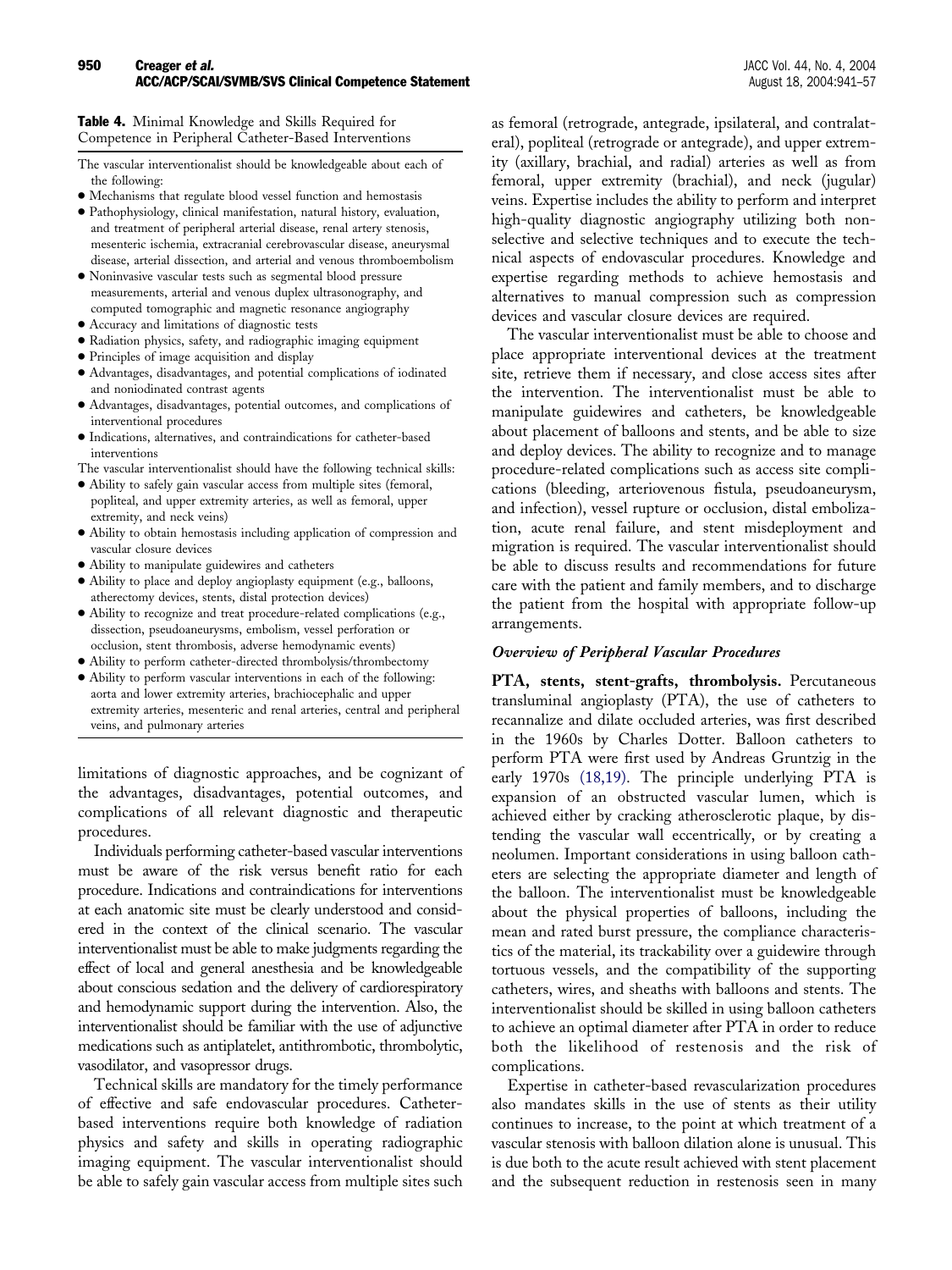vascular beds with stent placement. Stents fall into two major categories: self-expanding and balloon expandable. Balloon-expandable stents generally allow more precise placement and have greater radial strength than selfexpanding stents. Self-expanding stents are generally more flexible and will conform to the vessel wall more readily than balloon-expandable stents. Interventionalists should be knowledgeable about both types. Additional key considerations with stents are hoop strength (i.e., resistance to compression), type of metal, coating, specific design, and metal-to-open-space ratio. Drug-eluting stents can deliver pharmacologic agents directly into the artery. A large number of stent choices are available, and the final choice of stent for any indication should be at the discretion of the operator.

The vascular interventionalist should be familiar with stent grafts, which are either covered or lined with graft material. Several stent grafts have been approved for use for repair of infrarenal abdominal aortic aneurysms. Stent grafts have also been used for repair of thoracic aortic aneurysms and dissections, and for subclavian, renal, iliac, and popliteal aneurysms. They have potential application for emergency management of arterial injury. The larger aortic stent grafts generally require femoral or iliac artery surgical access due to their larger outer diameter, but smaller diameter covered stents may be introduced percutaneously. Stent graft technology continues to evolve, and longer-term (i.e., more than five years) outcomes are just beginning to emerge.

The endovascular interventional specialist should be skilled in catheter-directed thrombolysis and thrombectomy (mechanical and pharmacological), because these techniques have an important role in the treatment of both arterial and venous occlusions. Pharmacological thrombolysis is usually performed with a selective infusion, in which the active agent is directly infused into the thrombus to facilitate the action of the drug. The duration of local arterial infusion therapy may be from hours to days because the volume of thrombus is generally greater in larger peripheral vessels than in coronary arteries. Mechanical thrombolysis or catheter-directed thrombectomy results in direct thrombus removal and can be achieved with devices ranging from coronary guiding catheters to purpose-specific thrombus aspiration catheters. Mechanical thrombectomy enables rapid thrombus removal and can be used when thrombolytic agents are contraindicated. Expertise to perform catheterdirected thrombolysis/thrombectomy requires an understanding of, and familiarity with, the relevant tools (including medications), techniques, possible pitfalls, and expected results and complications.

# *Minimal Skills for Intervention in Specific Regional Circulations*

Minimum skills for performing endovascular interventions in any regional circulation include familiarity with guiding catheters, arterial sheaths, guidewires, balloon catheters, catheter directed thrombolysis (mechanical and pharmacological), and stents. In addition, performance of catheterbased vascular interventions specific for each regional circulation requires specific cognitive and technical skills.

The cognitive skills required to perform catheter-based *aortoiliac* and lower extremity intervention includes familiarity with the normal vascular anatomy and its common variations. The operator should understand the etiology and pathophysiology of limb ischemia, especially that related to atherosclerosis, thrombosis, or embolism, and also of vasculitis, vasospasm, atheroembolism, and unusual causes of limb ischemia such as extrinsic compression and adventitial cysts. An understanding of the clinical manifestations of aortoiliac and lower extremity ischemia is required. The interventionalist should be able to interpret relevant diagnostic tests including limb segmental pressure measurements, duplex arterial ultrasonograms, magnetic resonance angiograms, computed tomographic angiograms, and conventional invasive contrast arteriograms.

The endovascular interventional specialist should have a broad understanding and appreciation of treatment alternatives available to the patient, including the relative risks and benefits for medical therapy versus percutaneous revascularization or surgical revascularization. Knowledge regarding the indications for aortoiliac and lower extremity revascularization is required. Indications for revascularization should be based upon a combination of clinical and anatomic considerations. The interventionalist should be familiar with the outcomes associated with stenotic versus occlusive lesions, lesion length and location, number and patency of run-off vessels, and vascular calcification. Clinical expertise requires the ability to render opinions on the merits of catheter-based interventions if medical therapy fails, or if there is limb-threatening ischemia, nonhealing ischemic ulcers, or ischemic rest pain. Additional clinical factors relate to quality of life issues specific to individual patients, such as work or recreational requirements that might favor revascularization over conservative therapy. Familiarity with the contraindications to aortoiliac and lower extremity percutaneous revascularization is required for the safe performance of intervention.

The knowledge required to perform catheter-based *renal artery* intervention includes an understanding of the normal anatomy and its common variations such as accessory renal branches and familiarity with vascular anomalies and the usual location and appearance of a transplanted kidney. The vascular interventionalist should be cognizant of the various etiologies of renal artery stenosis, including atherosclerosis, fibromuscular dysplasia, and other causes of renovascular disease such as polyarteritis nodosa, arteriovenous fistulae, and thrombosis and embolism. The vascular interventionalist should understand the pathophysiology and clinical manifestations of renal artery stenosis and be able to understand and utilize relevant findings of diagnostic tests, including nuclear scintigraphy, duplex ultrasonography, computed tomographic angiography, and magnetic resonance angiography. Moreover, the interventionalist should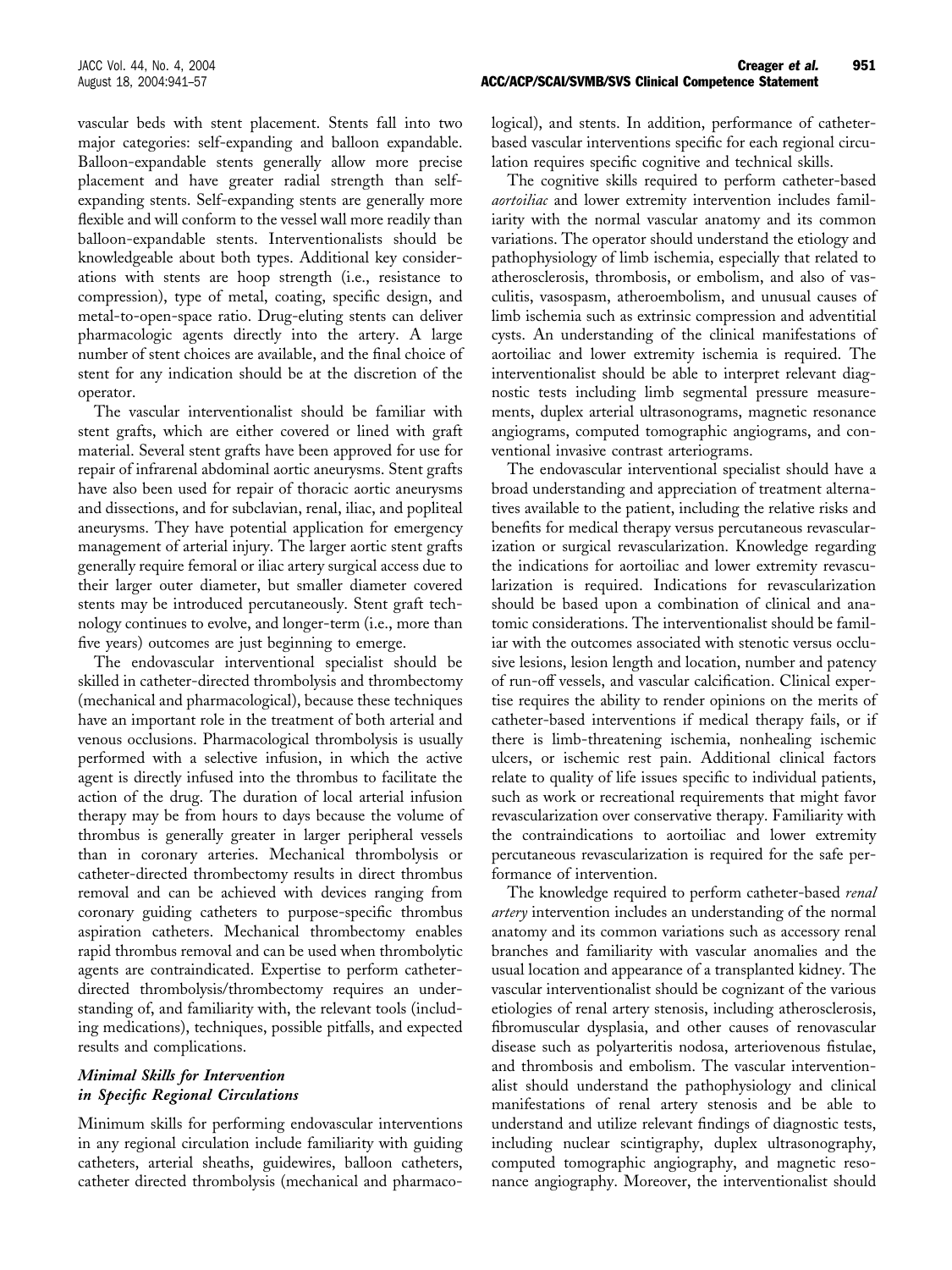#### **952 Creager et al. Creager et al. Creager et al. Creager et al. Creager et al. JACC Vol. 44, No. 4, 2004** ACC/ACP/SCAI/SVMB/SVS Clinical Competence Statement August 18, 2004:941-57

be knowledgeable about adjunctive medical therapies that may be employed to treat the clinical consequences of renal artery disease and optimize outcome. Expertise in catheterbased interventions requires knowledge about indications and contraindications for renal artery revascularization.

Catheter-based *mesenteric artery* intervention requires knowledge of the normal anatomy of the celiac artery, superior mesenteric artery, and inferior mesenteric artery and its common variants and collaterals such as the marginal artery of Drummond, a collateral vessel to the superior mesenteric artery. The operator should be cognizant of the etiologies and pathophysiology of mesenteric ischemia such as atherosclerosis, arterial thrombosis or embolism, vasculitis, celiac trunk compression from the median arcuate ligament, and mesenteric vein thrombosis. The vascular interventionalist should be familiar with the clinical manifestations of mesenteric ischemia and knowledgeable about the indications for endovascular and surgical therapies for both acute and chronic mesenteric ischemia.

The knowledge required to perform catheter-based *brachiocephalic* intervention includes an understanding of the normal aortic arch, brachiocephalic, and cerebral vascular anatomy and its common variations. The operator should have knowledge of the pathophysiology and natural history of diseases affecting these vessels, including atherosclerosis, arteritis, fibromuscular dysplasia, aneurysmal disease, and dissection. An understanding of the etiologies of stroke and its relationship to thromboembolism and atheroembolism is necessary. The operator should be knowledgeable in the selection and appropriate utilization of noninvasive studies in this patient population, including carotid duplex and transcranial Doppler ultrasound studies, brachiocephalic and cerebral magnetic resonance angiography, and computerized tomographic images. The endovascular interventional specialist should be knowledgeable about treatment alternatives, including the relative risks and benefits of medical therapy and surgical revascularization as compared to percutaneous revascularization. Specific considerations should be given to the symptomatic status of the patient, risk factors specific to percutaneous revascularization (excessive vessel tortuosity) therapy or surgical treatment (repeat procedures, contralateral occlusion, severe coronary disease, prior neck radiation), and lesion-specific factors such as heterogeneity of plaque, presence of intraluminal thrombus, stenosis severity, lesion length, and lesion calcification. The performance of high-quality diagnostic brachiocephalic and cerebral angiography requires knowledge of the appropriate angiographic projections and of digital subtraction imaging. Skills for performing brachiocephalic intervention include familiarity with appropriate catheter shapes and sizes, guidewires, balloon catheters, stents, and emboli protection devices. It is acknowledged that carotid artery stenting, in particular, is in a rapid phase of evolution and adoption by the medical community. The recommendations in this document, while reflecting the broad consensus of the expert opinion on the committee, may need to be updated and augmented in future documents.

The cognitive skills required to perform catheter-based *venous* intervention includes an understanding of the normal venous anatomy and its common variants. The operator should know the pathophysiology and natural history of diseases affecting central veins and upper and lower extremity veins, including those disorders caused by venous thrombosis, congenital anomalies, trauma, and external compression. It is necessary for the interventionalist to understand non-invasive studies including duplex venous ultrasonography, magnetic resonance venography, and computed tomographic imaging. The interventionalist should be familiar with the indications for venous revascularization including but not limited to superior vena cava syndrome, extensive upper or lower extremity venous thrombosis, and pulmonary embolism. Specific consideration should be given to the symptomatic status of the patient when determining the risks and benefits of the procedure. A required technical skill for the performance of percutaneous venous intervention is the ability to safely gain venous access from multiple sites including the femoral, brachial, or jugular venous approach, and the ability to achieve hemostasis. Performance of high-quality diagnostic venography is required. The interventionalist should have competence to perform pharmacologic and mechanical thrombolysis/thrombectomy. Knowledge of the risks and relative benefits of medical treatment, percutaneous revascularization, and surgical management of venous obstructive disorders is required.

Performance of catheter-based intervention of the *pulmonary artery* and its branches requires knowledge of pulmonary vascular anatomy. The interventional specialist should be cognizant of the etiology, pathophysiology, and natural history of diseases affecting the right ventricular outflow tract, pulmonic valve, and pulmonary arteries, such as pulmonary embolism, congenital anomalies, and vasculitis. It is necessary for the interventionalist to understand noninvasive studies including duplex venous ultrasonography, ventilation and perfusion (V/Q) scans, magnetic resonance imaging, and computed tomographic imaging. The interventionalist should be familiar with the indications for pulmonary arterial revascularization, including acute massive pulmonary embolism and pulmonary hypertension secondary to chronic pulmonary embolism, strictures, congenital stenoses, and vasculitis. Specific considerations should be given to the clinical status of the patient when determining the risk and benefits of the procedure.

Required technical skills for the performance of percutaneous pulmonary arterial intervention include the ability to safely gain venous access and to achieve venous hemostasis at the end of the procedure, as previously described. The interventionalist should be able to measure and interpret cardiac and pulmonary hemodynamic parameters and perform high-quality pulmonary angiography. Minimal skills for performing pulmonary artery intervention include familiarity with appropriate catheter shapes and sizes, guidewires,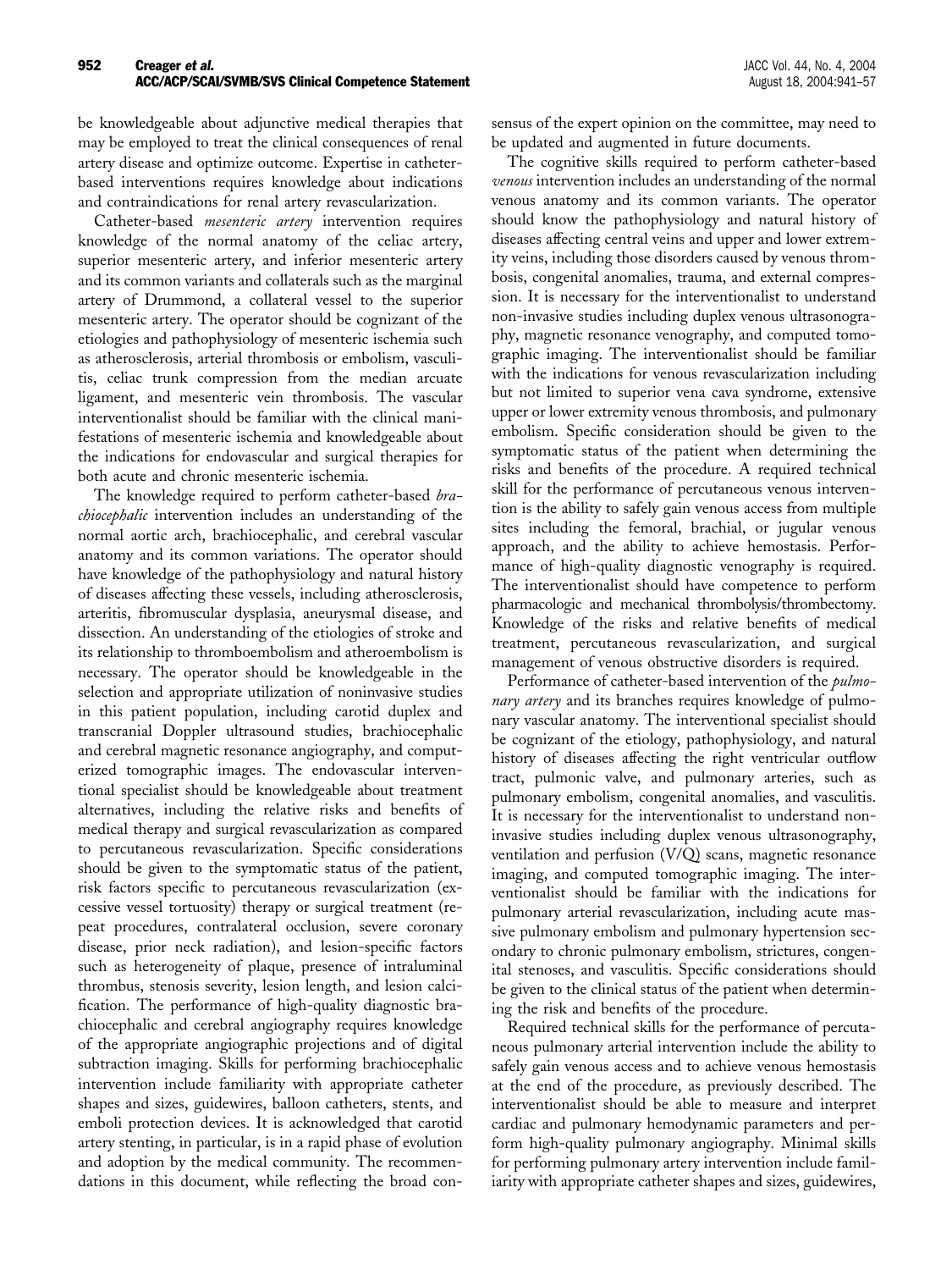<span id="page-12-0"></span>balloon catheters, and stents. The ability to perform catheter-directed thrombolysis/thrombectomy (pharmacological or mechanical) is required.

### *Formal Training to Achieve Competence*

It is evident that catheter-based interventions are currently performed by individuals with formal training in interventional radiology, interventional cardiology, and vascular surgery. The clinical training afforded in each of these is unique to that subspecialty, but there is also substantial overlap. Just as there are clinical skills specific to each of these subspecialties, there are clinical skills that all who perform catheter-based interventions must possess. A minimum for attaining such skills includes satisfactory completion of an approved fellowship. To meet appropriate educational needs, clinical training in such programs must follow a clear curriculum and must be provided by individuals with documented training in patient care with catheterbased interventions.

Achieving the skill level needed to perform catheterbased interventions requires cognitive and technical training and experience. Training should include the following elements: 1) a formal, preferably ACGME-approved program; 2) mentoring by experienced, qualified physicians; 3) hands-on experience, under supervision, as secondary and primary operator; and 4) documentation of the number of procedures, success and failure rates, complication rates, and outcomes.

Two areas require clarification and quantification: duration of training and number of procedures. Both are, of necessity, somewhat arbitrary, and both are a function of prior training and experience. In the interests of patient care, however, it is imperative that such quantification not be primarily self-serving. To this end, it is obvious that interventional cardiologists, interventional radiologists, and vascular surgeons all bring particular strengths to the performance of catheter-based interventions. As the clinical background of interventional radiologists and cardiologists differ, so too do the interventional capabilities of vascular surgeons differ from these physicians with prior training in catheter-based interventions. Yet for all endovascular interventionalists, a formal, appropriately organized, and supervised training program specifically in catheter-based interventions is imperative.

### *Training Requirements for Cardiovascular Physicians*

The ACC Core Cardiology Training Symposium document provides guidelines for training in catheter-based peripheral interventions [\(3\).](#page-16-0) For the fellow wishing to acquire competence as a peripheral vascular interventionalist, a minimum of 12 months of training is recommended (Table 5). This period is in addition to the 24 months required for core cardiology training and at least 8 months acquiring experience in diagnostic cardiac catheterization in an ACGME-accredited fellowship program. It is recommended that the trainee perform 300 coronary diagnostic Table 5. Formal Training to Achieve Competence in Peripheral Catheter-Based Interventions

- Training requirements for cardiovascular physicians
- Duration of training\*—12 months
- Diagnostic coronary angiograms†—300 cases (200 as the primary operator)
- Diagnostic peripheral angiograms—100 cases (50 as primary operator)
- Peripheral interventional cases§—50 cases (25 as primary operator)
- Training requirements for interventional radiologists
- Duration of training‡—12 months
- Diagnostic peripheral angiograms—100 cases (50 as primary operator)
- Peripheral interventional cases§—50 cases (25 as primary operator)
- Training requirements for vascular surgeons
- Duration of training-12 months
- Diagnostic peripheral angiograms¶—100 cases (50 as primary operator)
- Peripheral interventional cases§—50 cases (25 as primary operator)
- Aortic aneurysm endografts—10 cases (5 as primary operator)

This table is consistent with current Residency Review Committee requirements. \*After completing 24 months of core cardiovascular training and 8 months of cardiac catheterization. †Coronary catheterization procedures should be completed prior to interventional training. ‡After completing general radiology training. §The case mix should be evenly distributed among the different vascular beds. Supervised cases of thrombus management for limb ischemia and venous thrombosis, utilizing percutaneous thrombolysis or thrombectomy, should be included. |In addition to 12 months of core vascular surgery training. ¶In addition to experience gained during open surgical procedures.

procedures, including 200 procedures with supervised primary responsibility prior to beginning interventional training. The trainee should participate in a minimum of 100 diagnostic peripheral angiograms and 50 noncardiac peripheral vascular interventional cases during the interventional training period. At least 50 of the diagnostic angiograms and 25 of the interventional cases should be as supervised primary operator. The case mix should be evenly distributed among the different vascular beds. Supervised cases of thrombus management for limb ischemia and venous thrombosis, utilizing percutaneous thrombolysis or thrombectomy, should be included. Advanced training in peripheral vascular intervention can be undertaken concurrently with advanced training for coronary interventions. The year devoted to interventional training should include at least one month on an inpatient vascular medicine consultation service, one month in a noninvasive vascular diagnostic laboratory, and one-half to one full day per week in the longitudinal care of outpatients with vascular disease.

### *Training Requirements for Interventional Radiologists*

The pathway for interventional radiology training is completion of an ACGME-approved training program in vascular and interventional radiology. In addition, the interventional radiologist should be eligible for or have received the Certificate of Added Qualification (CAQ) given by the American Board of Radiology, as well as maintain recertification requirements.

A minimum of 12 months of training in catheter-based intervention is required (Table 5). This is in addition to the general radiology residency, which includes several months of interventional radiology. During the ACGME-approved fellowship, the trainee must have direct participation in a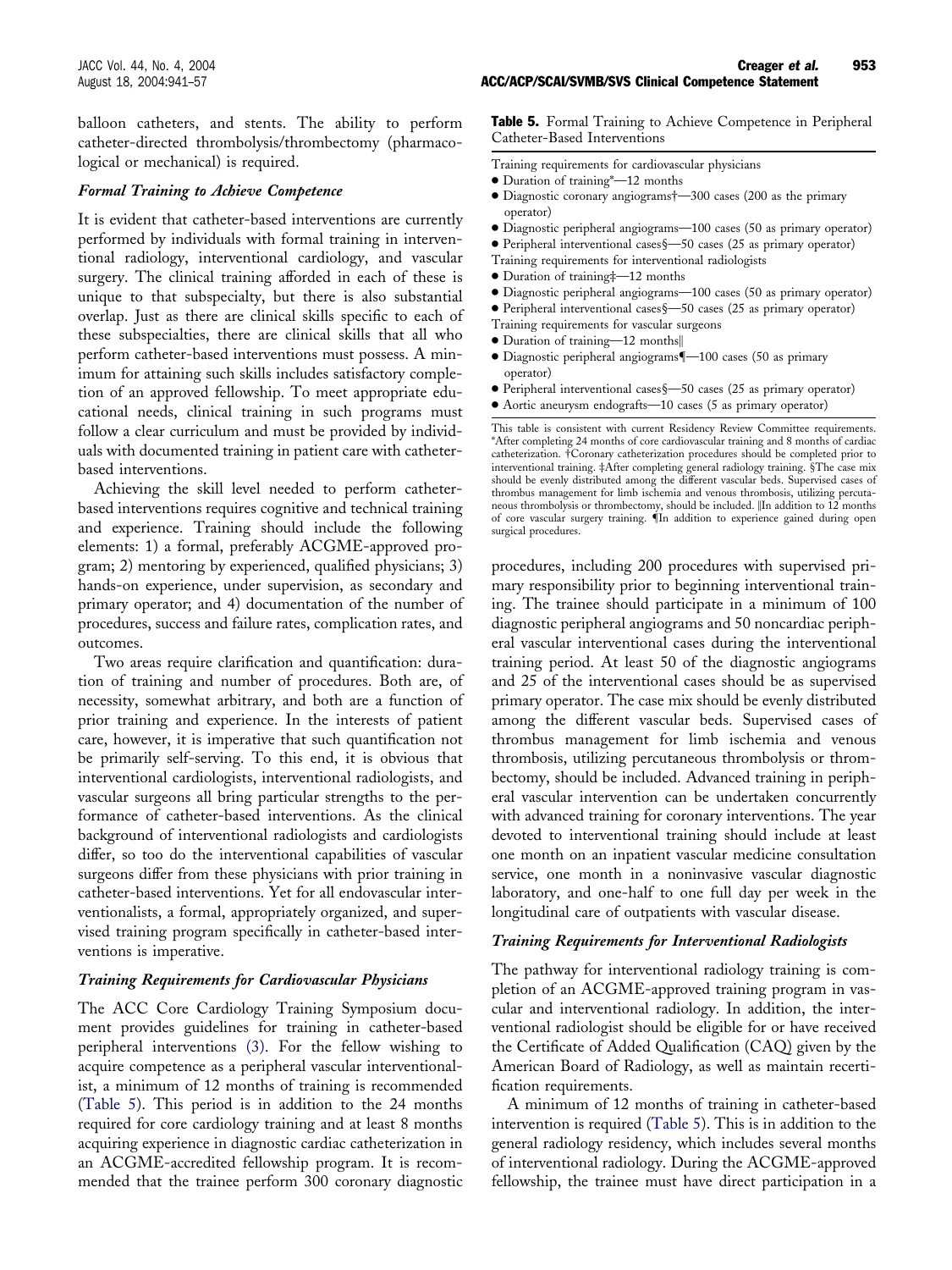#### **954 Creager** *et al.*  $\blacksquare$ ACC/ACP/SCAI/SVMB/SVS Clinical Competence Statement August 18, 2004:941-57

minimum of 500 procedures that encompass the full range of vascular and interventional procedures. The year devoted to interventional training should also include time dedicated to the clinical evaluation, treatment, and follow-up of patients with vascular disease and to noninvasive vascular evaluation, treatment, and follow-up of patients with vascular disease and to noninvasive vascular studies (e.g., ultrasound, magnetic resonance angiography, computed tomographic angiography, physiological arterial studies, stress tests). Upon completion of the fellowship, trainees that are American Board of Radiology-certified in diagnostic radiology are CAQ eligible in vascular and interventional Radiology. At the time of CAQ examination, the trainee must have had documented direct participation in a minimum of 700 procedures, of which 100 are diagnostic angiograms (50 with supervised, primary responsibility), 50 are peripheral interventions (25 with supervised, primary responsibility), and 10 catheter-directed thrombolysis/ thrombectomy. The case mix should be evenly distributed among the different vascular beds.

# *Training Requirements for Vascular Surgeons*

Contemporary training in vascular surgery requires completion of an ACGME-accredited residency (Fellowship) after completion of an ACGME-accredited residency in surgery. Although the ACGME only requires one year for vascular surgery training, a second year is permitted and the vast majority of training programs are of two years' duration. The major components of vascular surgery training, in addition to performance of vascular operations, include inpatient and outpatient evaluation and management of patients with vascular diseases. This includes critical care management, and interpretation of noninvasive vascular diagnostic laboratory tests, angiograms, and other imaging modalities. The increasing importance and use of catheterbased procedures has been recognized by the ACGME through its Residency Review Committee, which has made training in endovascular techniques a required component of vascular surgery programs. Therefore, training in peripheral catheter-based intervention is one of the major determinants for the second fellowship year. Vascular fellows may obtain this training in one year or throughout both years of a fellowship program.

Vascular surgery fellows acquire unique and extensive experience with the manipulation of blood vessels during open surgical operations. Each trainee is required to perform a specified minimum number and type of open surgical procedures in different anatomic areas as the primary operating surgeon. Required numbers of endovascular procedures have not yet been implemented by the Residency Review Committee, but beginning in 2004, each vascular fellow will be required to perform a minimum of 100 diagnostic and 50 therapeutic endovascular procedures plus 5 to 10 aortic aneurysm endovascular grafting procedures [\(Table 5\)](#page-12-0). The case mix should be evenly distributed among the different vascular beds. Supervised cases of thrombus

management for limb ischemia and venous thrombosis, utilizing percutaneous thrombolysis or thrombectomy, should be included. These requirements are consistent with recommendations and guidelines for endovascular training and hospital credentialling developed and published by the American Association for Vascular Surgery and Society for Vascular Surgery [\(14\).](#page-16-0)

# *Definition of Operator and Procedures*

During training, an individual may participate in a procedure as an assistant or as a primary operator. A primary operator is the trainee who evaluates the patient, makes decisions and performs the critical catheter manipulation in a case, and provides post-procedural care. Only one trainee may claim credit as the primary operator per case. A faculty member is the responsible attending physician for the procedure, who supervises the technical manipulations and assumes responsibility for all decisions.

Counting of individual procedures for purposes of accrual to achieve competence shall adhere to the following guidelines. Diagnostic peripheral angiography performed during a single visit to the angiography suite, catheterization laboratory, or operating room is counted as a single procedure, whether performed alone or in association with an intervention. Thus, only one diagnostic procedure may be counted per case, even if multiple interventions are performed in conjunction. Peripheral endovascular interventions are to be counted based on the vascular territory approached. Each intervention performed in a specified vascular territory, requiring its own selective access, can be counted as a separate procedure, even when performed during the same case. However, no more than three procedures per patient may be counted for any given case. Examples are as follows: Two procedures would be credited if bilateral iliac artery PTAs were performed in the same sitting, as each requires selective access (whether from the common femoral artery below or over the aortic bifurcation above). Also, two procedures would be credited when both right and left renal arteries are treated with PTA/stent, because each renal artery was accessed separately.

In contrast, performance of sequential PTA/stenting of the infrarenal aorta and the right common and external iliac arteries via right common femoral puncture would count for a single procedure, as only one selective access was required to get to the interventional sites. Finally, contemporaneous intervention in bilateral renal arteries and bilateral iliac arteries would only count for three procedures, because a maximum of three interventions may be credited in any one sitting. For thrombolysis and thrombectomy procedures, a single procedure is considered to include comprehensive management of a thrombotic event, from beginning to end; sequential trips to the laboratory are part of the index case, and thus are not to be counted as additional thrombolysis/ thrombectomy cases. Additional interventions such as angioplasty and stenting may be counted separately. Careful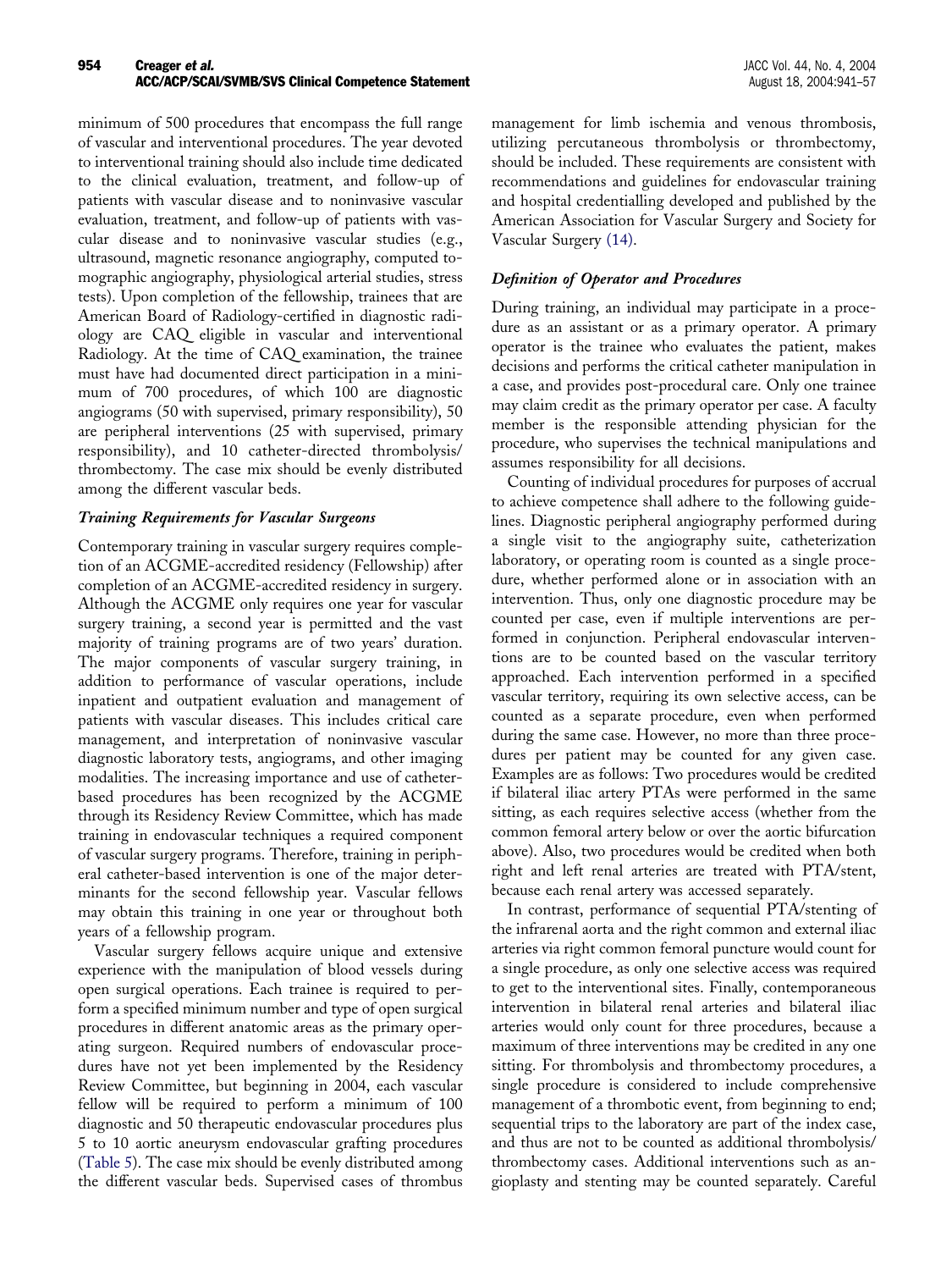records must be kept documenting procedural details, outcome, and complications.

### *Alternative Routes to Achieve Competence*

Achieving competence in peripheral catheter-based procedures presents a significant challenge for established coronary interventionalists and vascular surgeons who have already completed training and are either board-certified or board-eligible in their subspecialty. Yet there are several compelling reasons to encourage these individuals to achieve competence and to provide them with appropriate mechanisms to do so. Retraining practicing physicians can enhance their ability to deliver current and appropriate therapies to patients with vascular disease. Moreover, strategies to retrain often encourage healthy multidisciplinary interaction, teamwork, and exchange of knowledge among specialty groups. This collaboration benefits patient care and facilitates medical and scientific progress.

Physicians who have previously completed training in interventional cardiology, vascular surgery, or interventional radiology already possess certain cognitive, technical, and clinical skills that provide a foundation for further training. Recognizing the need to balance the existing experience of these physicians with the need to acquire new skill sets, different pathways are possible and may be necessary to acquire competence in peripheral intervention. The particular pathway and requirements to achieve competence may vary for each individual, even among physicians from the same specialty, depending upon that physician's prior training and expertise. Ultimately, the cumulative knowledge base and expertise possessed by the interventionalist should be similar to those standards for new trainees outlined earlier in this document. It must be underscored that, to achieve procedural competence via alternative pathways, the vascular interventionalist must first acquire the cognitive and clinical knowledge requisite to understanding vascular diseases, including the fundamental biology, clinical manifestations, diagnostic tools, pharmacotherapies, and indications and contraindications to intervention. Knowledge of radiation physics and skills in operating imaging equipment is also necessary.

Performance of at least 100 diagnostic peripheral angiograms, and no less than 50 peripheral interventional procedures, is required for competence as is the case for those participating in formal training programs (Table 6). The physician should have been the primary operator for 25 of the peripheral angioplasty procedures. These procedures should be performed under the proctorship of a peripheral vascular interventionalist who is competent to perform the full range of procedures described in this document. A written curriculum with goals and objectives, regular written evaluations of the physician by the proctor, and documentation of procedures with outcomes are required. The cases should be accumulated over a period of not more than 24 months. The physician should demonstrate evidence of adequate didactic and clinical training in the anatomy,

Table 6. Alternative Routes to Achieving Competence in Peripheral Catheter-Based Intervention\*

#### 1. Common requirements

- a. Completion of required training within 24-month period b. Training under proctorship of formally trained vascular
- interventionalist competent to perform full range of procedures described in this document
- c. Written curriculum with goals and objectives
- d. Regular written evaluations by proctor
- e. Documentation of procedures and outcomes
- f. Supervised experience in inpatient and outpatient vascular consultation settings
- g. Supervised experience in a noninvasive vascular laboratory
- 2. Procedural requirements for competency in all areas
	- a. Diagnostic peripheral angiograms—100 cases (50 as primary operator)
	- b. Peripheral interventions—50 cases (25 as primary operator)
	- c. No fewer than 20 diagnostic/10 interventional cases in each area, excluding extracranial cerebral arteries†
	- d. Extracranial cerebral (carotid/vertebral) arteries—30 diagnostic (15 as primary operator)/25 interventional (13 as primary operator)
	- e. Percutaneous thrombolysis/thrombectomy—5 cases
- 3. Requirements for competency in subset of areas (up to 3, excluding carotid/vertebral arteries)
	- a. Diagnostic peripheral angiograms per area—30 cases (15 as primary operator)
	- b. Peripheral interventions per area—15 cases (8 as primary operator)
	- c. Must include aortoiliac arteries as initial area of competency

\*The fulfillment of requirements via an alternative pathway is only appropriate if the candidate physician has the cognitive and technical skills outlined in [Table 4](#page-9-0) and is competent to perform either coronary intervention, interventional radiology, or vascular surgery. These alternative routes for achieving competency are available for up to 5 years following publication of this document. †Vascular areas are: 1) aortoiliac and brachiocephalic arteries; 2) abdominal visceral and renal arteries; and 3) infrainguinal arteries.

pathophysiology, diagnosis, and medical management of peripheral vascular diseases and in endovascular techniques, which may be achieved by acquiring experience in supervised inpatient and outpatient vascular consultation settings, noninvasive vascular laboratories, and angiography/ interventional laboratories. The physician should attend category 1 postgraduate education courses in peripheral vascular intervention, hospital conferences including endovascular mortality and morbidity, and document selfdirected education. Appropriate documentation of the trainee's experience is required (see the following text). The case mix should be evenly distributed, so as to ensure exposure to diagnosis and intervention in a variety of different vascular beds. Experience heavily weighted toward treatment of one specific site (e.g., renal) to the exclusion of other venues (e.g., infrainguinal) may not provide adequate expertise for the latter. To achieve a balanced experience required for competence, the physician's experience should include no fewer than 20 diagnostic/10 interventional individual supervised cases in each of the vascular territories described earlier in this document including: aortoiliac and brachiocephalic; abdominal visceral and renal; and infrainguinal. In addition, the physician should perform a minimum of five catheter-directed peripheral thrombolytic/ thrombectomy cases.

Obtaining competence in the performance of procedures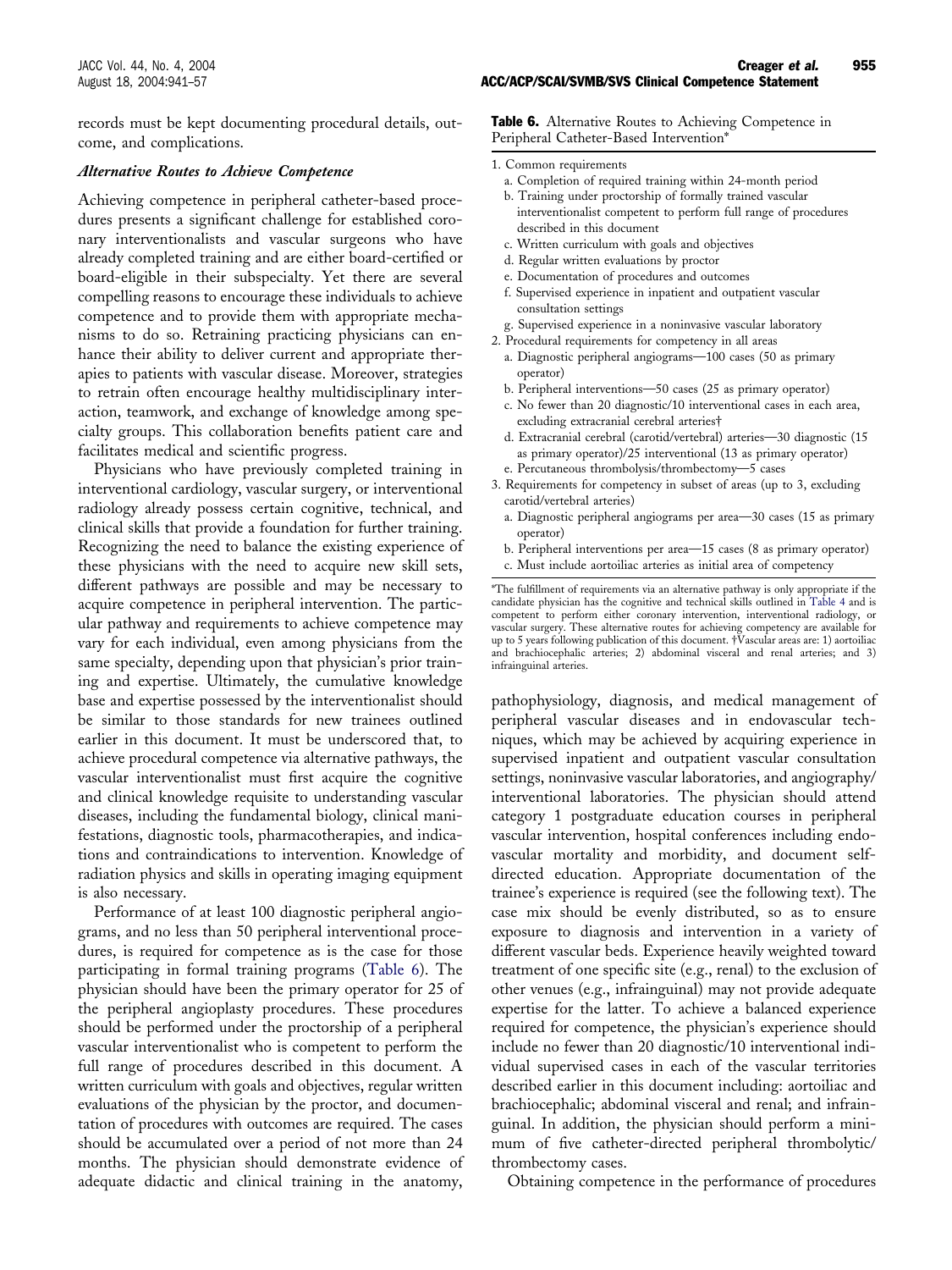#### **956 Creager** *et al.* JACC Vol. 44, No. 4, 2004 ACC/ACP/SCAI/SVMB/SVS Clinical Competence Statement August 18, 2004:941-57

and interventions in the extracranial cerebral vessels (i.e., carotid and vertebral arteries) is considered a unique category on the following bases: first, although there is crossover in the technical skills from other vascular territories, unique challenges are associated with cannulating the carotid and vertebral arteries and performing interventions in these circulatory beds; and second, there are obvious special issues related to the distribution and target organ of these vessels, which allow for very narrow safety margins. For those performing carotid or vertebral procedures, suggested requirements for achievement of competence include mastery of the cognitive and clinical skills pertaining specifically to this vascular bed and these procedures. This includes, as with other sites, a complete understanding of the anatomical and pathological characteristics unique to this vascular bed and the ability to interpret relevant angiographic images. To achieve competence, a minimum of 30 diagnostic cerebrovascular angiograms, 15 as supervised primary operator, and a minimum of 25 supervised interventions, at least one-half as primary operator, should be performed, with appropriate documentation, follow-up, and outcomes assessment. The recommended number of procedures reflects the consensus of the expert opinion of the committee. It is acknowledged that catheter-based intervention of the extracranial cerebral arteries is an area of competence that is in evolution. Accordingly, these recommendations may be modified in future documents as experience and clinical evidence regarding its safety and efficacy is acquired. Also, as with procedures in other regional vascular venues, it is anticipated that for some physicians to achieve competence, supervising faculty will recommend additional cases beyond the minimum number.

Physicians who have previously completed training in interventional cardiology or vascular surgery may elect to develop competence in only a subset of anatomic areas. Physicians who desire competence in more than three anatomic areas should pursue training for the full range of procedures in the manner outlined in the preceding paragraph. In order to maximize patient safety, physicians desiring competence in a subset of procedures require, as a minimum, proficiency in the aortoiliac arteries as the foundation for endovascular procedures in other anatomic beds. For physicians seeking to develop competence in a subset of procedures, no fewer than 30 diagnostic/15 interventional cases in any one anatomic area are necessary when seeking selective credentialing in a stepwise fashion, up to a maximum of 2 additional anatomic areas. Training should be performed under the proctorship of a peripheral vascular interventionalist who is credentialed to perform the full range of procedures described in this document. A written curriculum with goals and objectives, regular written evaluations of the physician by the proctor, and documentation of procedures with outcomes is required. The cases should be accumulated over a period of not more than 24 months. The physician should demonstrate evidence of adequate didactic and clinical training in the anatomy, pathophysiology, diagnosis, and medical management of peripheral vascular diseases and in endovascular techniques, which may be achieved by acquiring experience in supervised inpatient and outpatient vascular consultation settings, noninvasive vascular laboratories, and angiography/interventional laboratories. The physician should attend category 1 postgraduate education courses in peripheral vascular intervention, hospital conferences including endovascular mortality and morbidity, and document self-directed education.

In all of the situations described in the preceding text, clinical outcomes of procedures should be documented and comparable to published quality improvement guidelines for vascular interventions. In addition, after fulfilling initial requirements for competence, the log of cases should be continued for at least two years, with appropriate analysis of outcomes and quality assurance, to enable ongoing evaluation of competence.

Importantly, the numbers of procedures proposed in this document represent a minimum threshold for achieving competence. Certain individuals may require additional training to establish competence. Such individuals might include those who do not yet possess adequate basic catheter skills or those who, based on the dispassionate and objective evaluation of the supervising interventionalist, require additional instruction to achieve competence. Additionally, it is acknowledged that the training requirements outlined herein are designed to provide the physician with adequate exposure, knowledge, and judgment to recognize his or her limitations. Likewise, simply fulfilling the criteria described does not necessarily render the physician competent to perform any intervention in a given territory. Certain complex cases or pathological substrates may require that the physician obtain additional training and supervision to achieve advanced levels of competence.

These recommendations for alternative routes to achieve competency are put forward to enable physicians who have completed training in interventional cardiology, vascular surgery, or interventional radiology to acquire skills in procedures that were not part of their formal training program. However, the structure of current training programs in each discipline now permits interested physicians to acquire skills in catheter-based peripheral vascular interventions. Accordingly, it is recommended that alternative routes for achieving competency in catheter-based peripheral vascular interventions be available only for a period of five years following the publication of this document. Thereafter, it is expected that physicians wishing to acquire competency in this area do so through a formal training program as described earlier in this document.

# *Maintaining Competence*

Maintenance of competence in catheter-based peripheral vascular interventions is an ongoing process that ensures continuity and growth of the cognitive, clinical, and technologic skills acquired during training. The physician's cognitive knowledge base in peripheral vascular disease